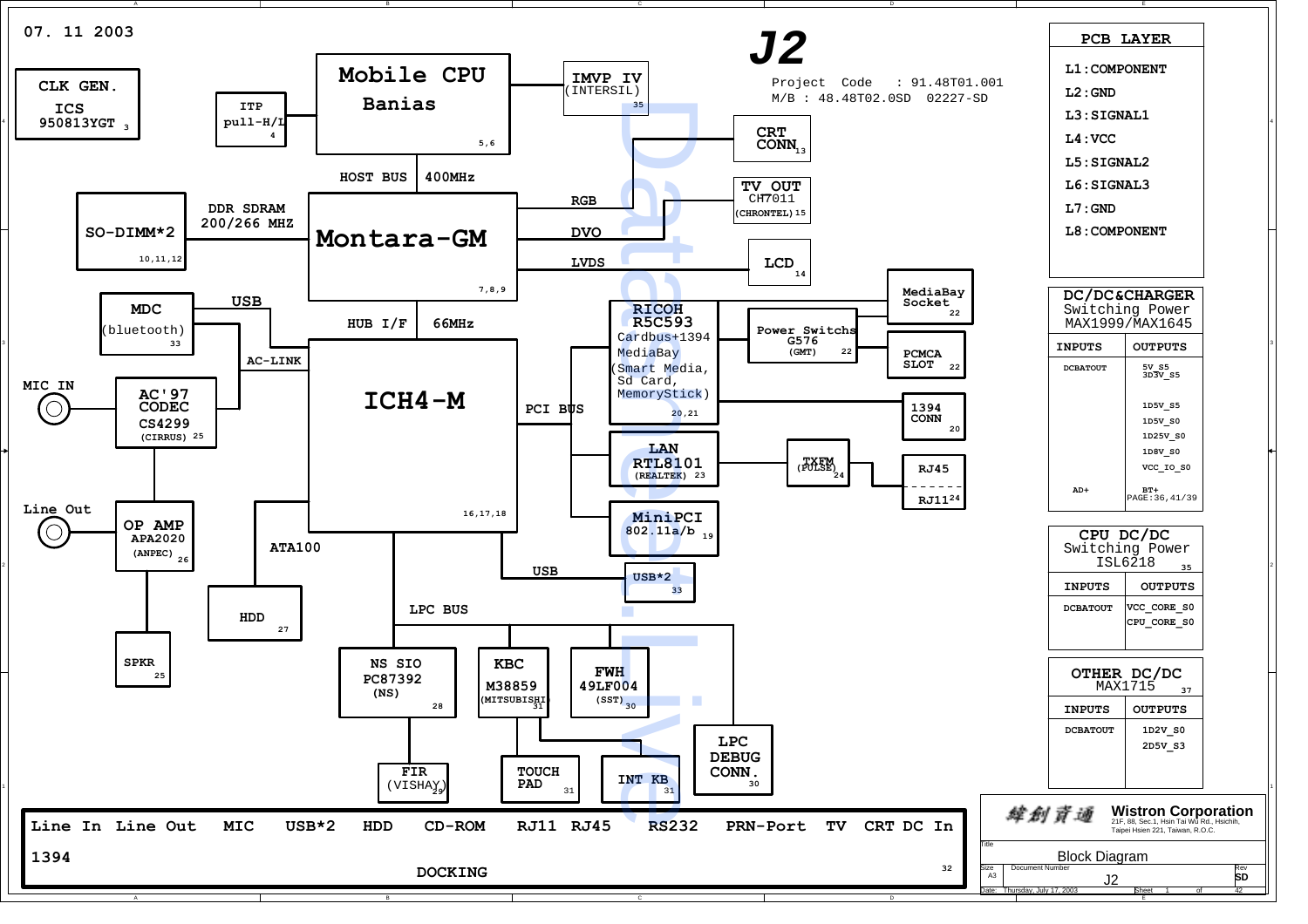3D3V\_S5 3D3V\_S5 16,17,18,25,27,31,32,34,36,38,41,42 1D5V\_S5 O- $\lt$  >1D5V\_S5 18,41 5V\_S5 5V\_S5 14,18,26,32,36,38,42 VCC\_RTC\_S5 VCC\_RTC\_S5 17

# *AC-IN / BAT.-IN*

*S5*

A

3

#### DCBATOUT O  $\longrightarrow$  DCBATOUT 14,21,32,35,36,37,38,39,41,42 AD+O ---<< > > AD+ 39,42 LCD\_DCBAT\_O———<>>
LCD\_DCBAT\_14 DOCK\_AD+ O<sup>\_\_\_</sup>\_\_\_\_\_\_\_\_DOCK\_AD+ 32,39 DCBATOUT\_MAX1999 DCBATOUT\_MAX1999 36

| -----                                         |  |
|-----------------------------------------------|--|
| 1D5V LAN S5AC O 1D5V LAN S5AC 18,38           |  |
| 3D3V LAN S5AC O 3D3V LAN S5AC 18,19,24,38     |  |
| <b>O</b> LAN 2D5V S5AC 23<br>LAN 2D5V S5AC    |  |
| <b>O</b> LAN 3D3V S5AC 23,24<br>LAN 3D3V S5AC |  |
|                                               |  |

5V\_S3 O— $\lt$  > 5V\_S3 31,34,37,38,39

2D5V\_S3 O— $\leq$  > 2D5V\_S3 7,9,10,11,37,41,42

3D3V\_S3 **O——< >**3D3V\_S3 14,25,31,32,33,38,42

1D25V\_DDRVREF\_S3 1D25V\_DDRVREF\_S3 7,10,37

*LAN-AC*

### *S3 S0*

4

5V\_S0 5V\_S0 13,14,17,18,19,22,25,26,27,28,29,30,31,33,34,35,38,41,42 3D3V\_S0 3D3V\_S0 3,4,5,7,8,9,10,13,14,15,16,17,18,19,20,21,22,23,25,27,28,29,30,31,33,34,35,38,41,42 1D8V\_S0 1D8V\_S0 21,41 1D5V\_S0 **O**— $\lt$  >1D5V\_S0 8,9,13,15,16,18,30,41 1D25V\_S0 1D25V\_S0 11,12,41 1D2V\_S0 O— $\lt$  >1D2V\_S0 7,9,37,41 VCC\_CORE\_S0 VCC\_CORE\_S0 6,35 VCC\_IO\_S0 **O---<** >VCC\_IO\_S0 4,5,6,7,9,17,18,35,41 1D8V\_VCCA\_S0 1D8V\_VCCA\_S0 5 5V\_G768\_S0 O—C  $>$  5V\_G768\_S0 34 5VA S0 0<sup>-</sup> 5VA S0 25,26,42 **AUDIO** AUD\_VREF\_S0 AUD\_VREF\_S0 26  $\frac{3}{2}$ **LCD** 3D3V\_LCD\_S0 3D3V\_LCD\_S0 14  $\rightarrow$ **CRT** CRT\_VCC\_S0 O CRT\_>CRT\_VCC\_S0\_13 5V\_MOD\_5VAD\_S0 O——< >5V\_MOD\_5VAD\_S0\_19 **MINI PCI** 3D3V\_MODRSMVCC\_S0 3D3V\_MODRSMVCC\_S0 19 TV3D3V1\_S0 TV3D3V1\_S0 15 **TV-OUT** TV3D3VA\_S0 TV3D3VA\_S0 15 TV3D3V2\_S0 TV3D3V2\_S0 15 TV1D5V\_S0 TV1D5V\_S0 15

## **OTHERS**

#### 2 ICH\_VBIAS O────DCH\_VBIAS 17 ICH\_VBIAS 17 ICH\_VBIAS 17 ICH\_VBIAS 17 ICH\_VBIAS 17 ICH\_VBIAS 17 ICH\_VBIAS 17 ICH\_VBIAS 17 ICH\_VBIAS 17 ICH\_VBIAS 17 ICH\_VBIAS 17 ICH\_VBIAS 17 ICH\_VBIAS 17 ICH\_VBIAS 17 ICH\_VBIAS 17 ICH\_VBIAS 5V\_AUX 5V\_AUX 27,34,36,41,42 3D3V\_AUX 3D3V\_AUX 34,36 OP+5V OP+5V 26 MAX1999\_REFMAX1999\_REF 36,41 UP+5VBT++ 0  $\leftarrow$  >BT+ 39,40,42 CB\_SLOTB\_VCC 3D3V\_RTC 3D3V\_RTC 17 M1645\_LDO\_VCC M1645\_LDO\_VCC 39,40 MAX1999\_VCC MAX1999\_VCC 36  $O \longrightarrow$ UP+5V 36,39,40

A



 $C \qquad O \longrightarrow \longrightarrow CB$ \_SLOTB\_VCC 21,22

C



E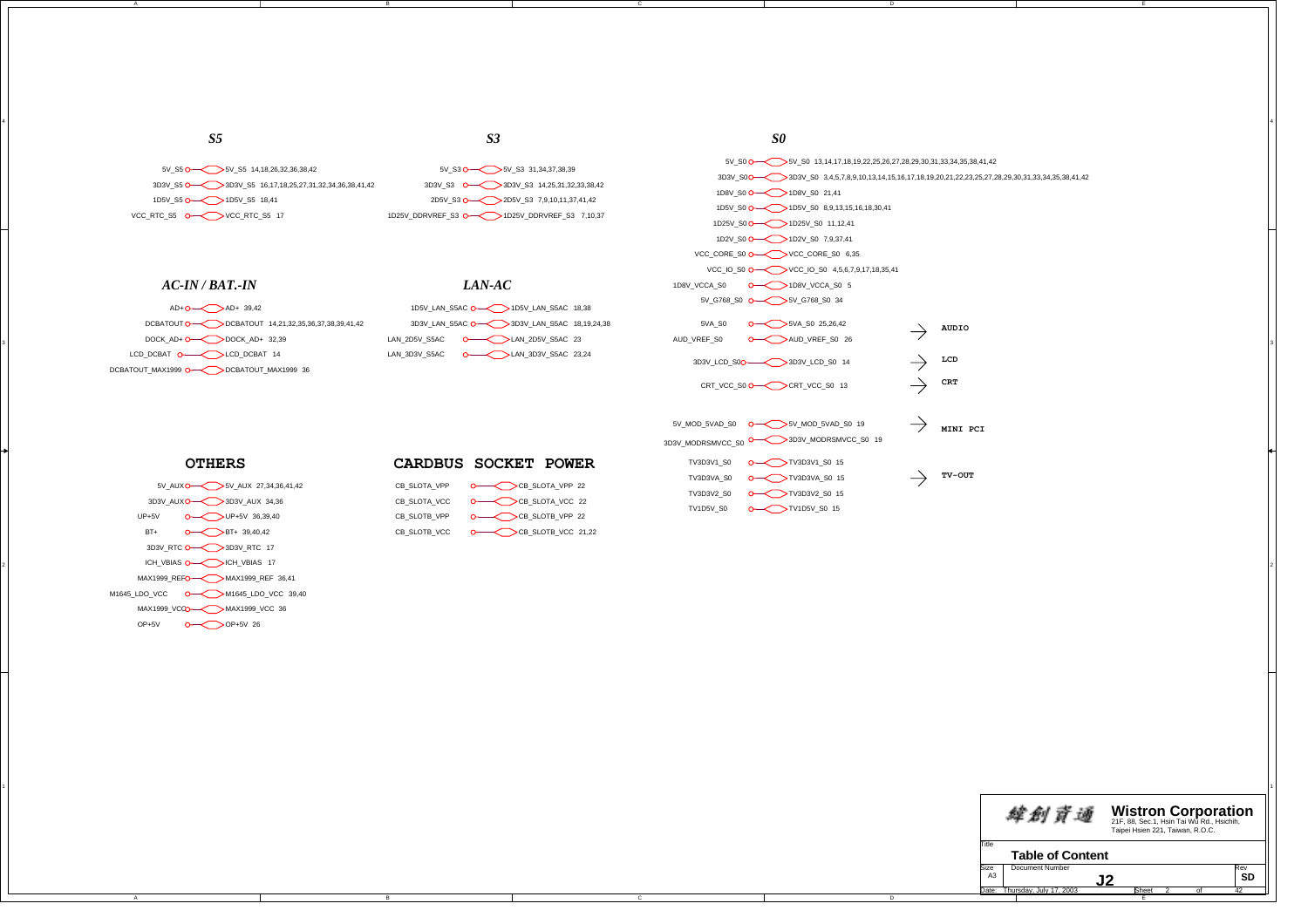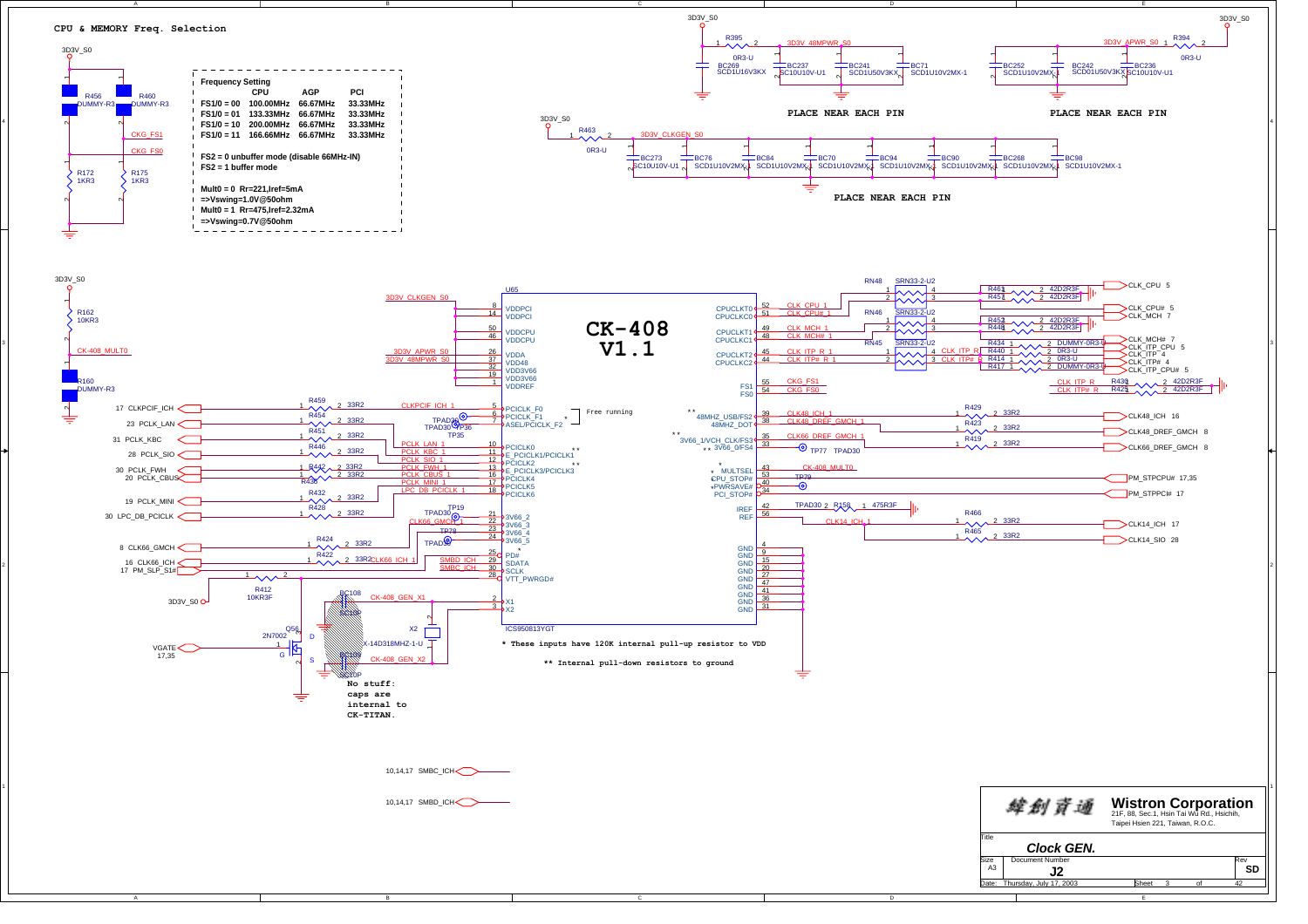*ITP Debug Pad*

4

A

3

A



E

**SD**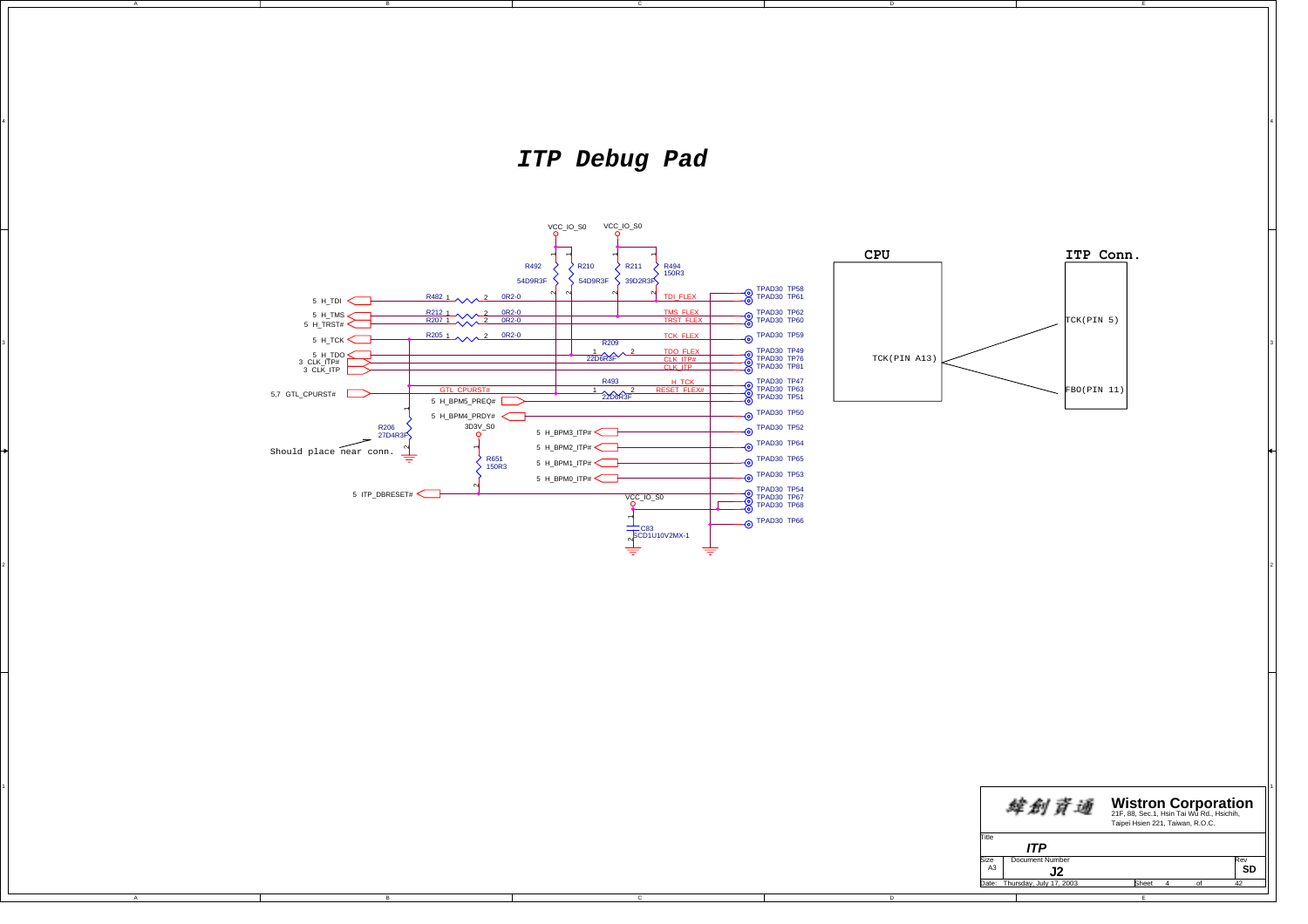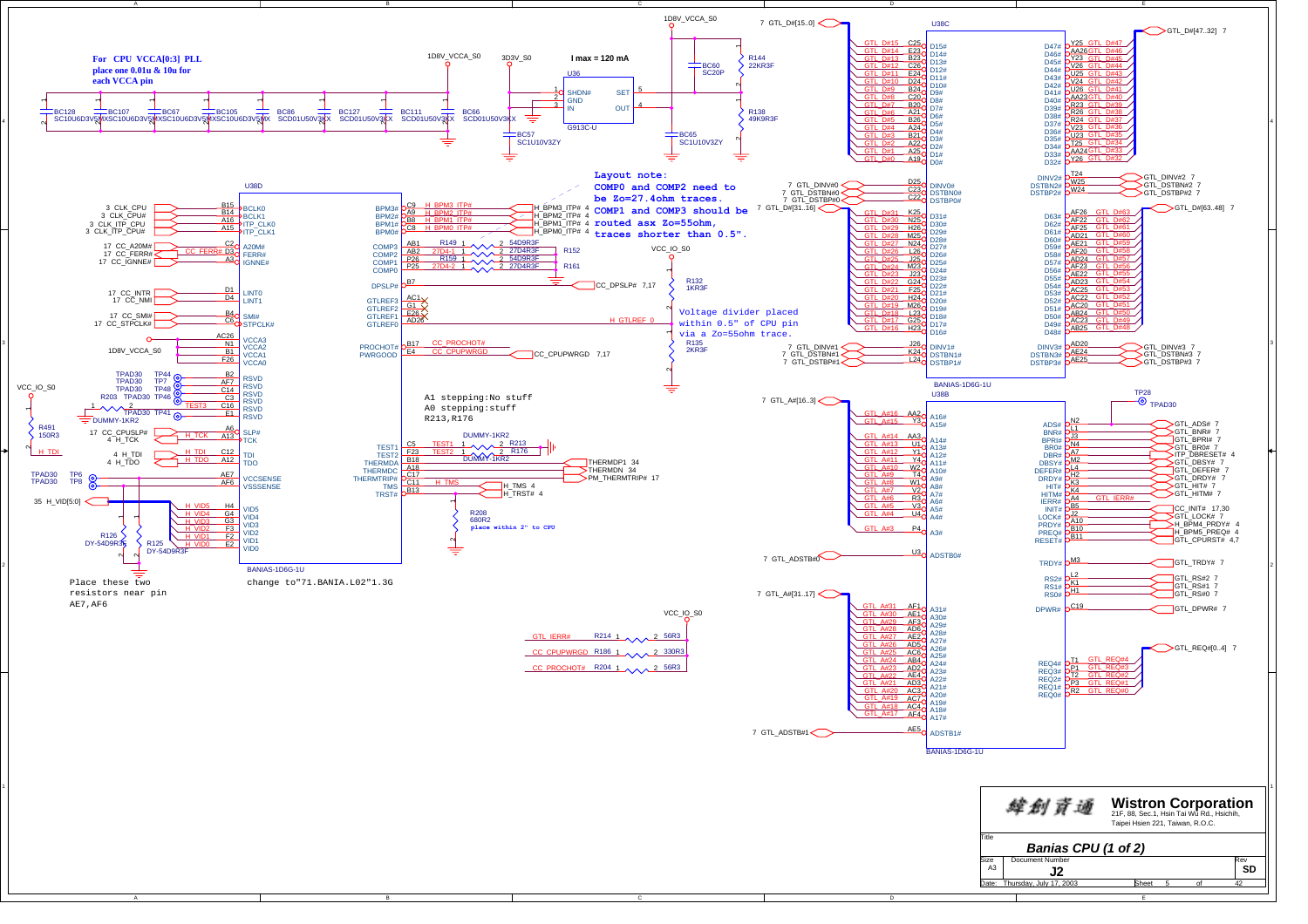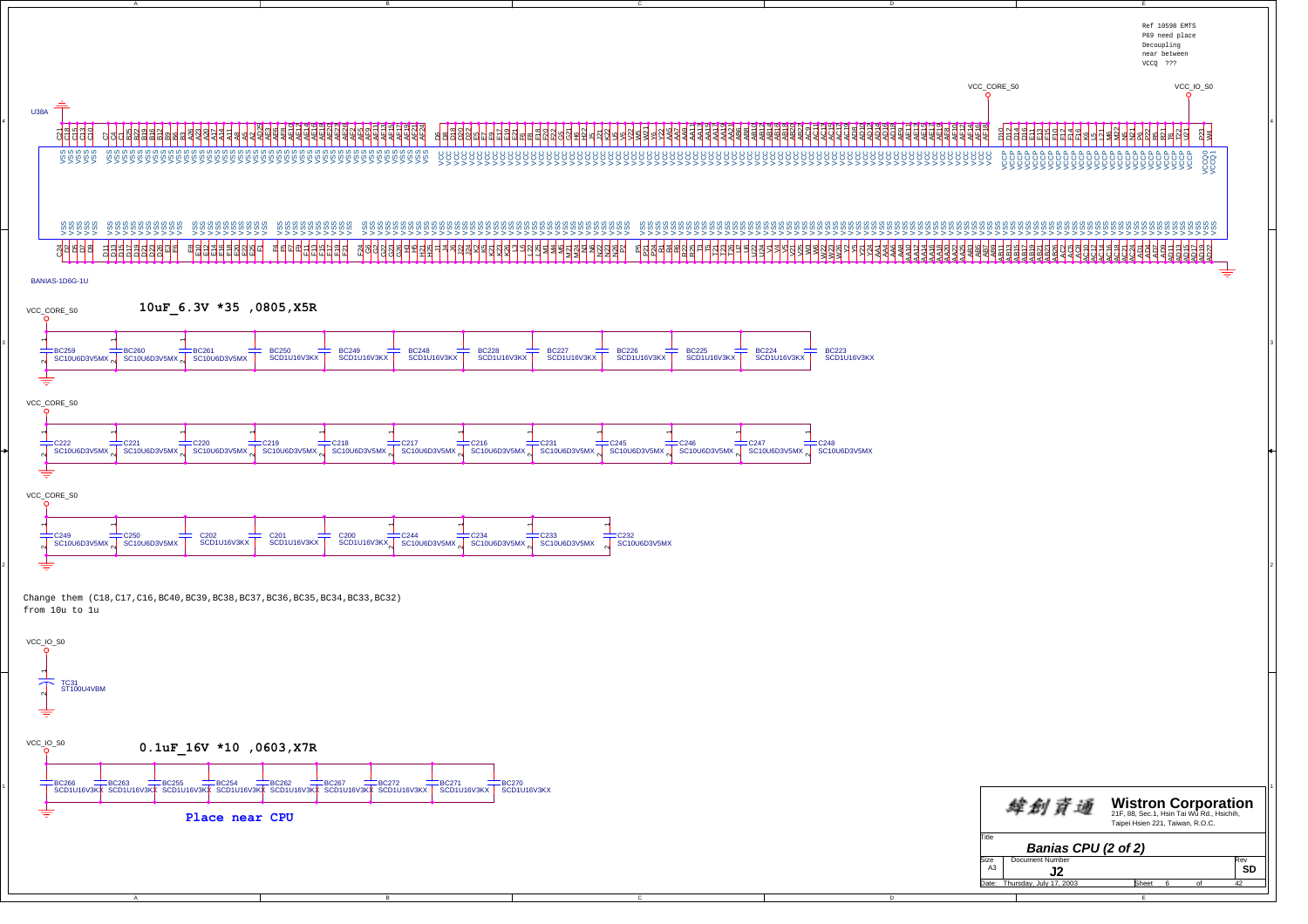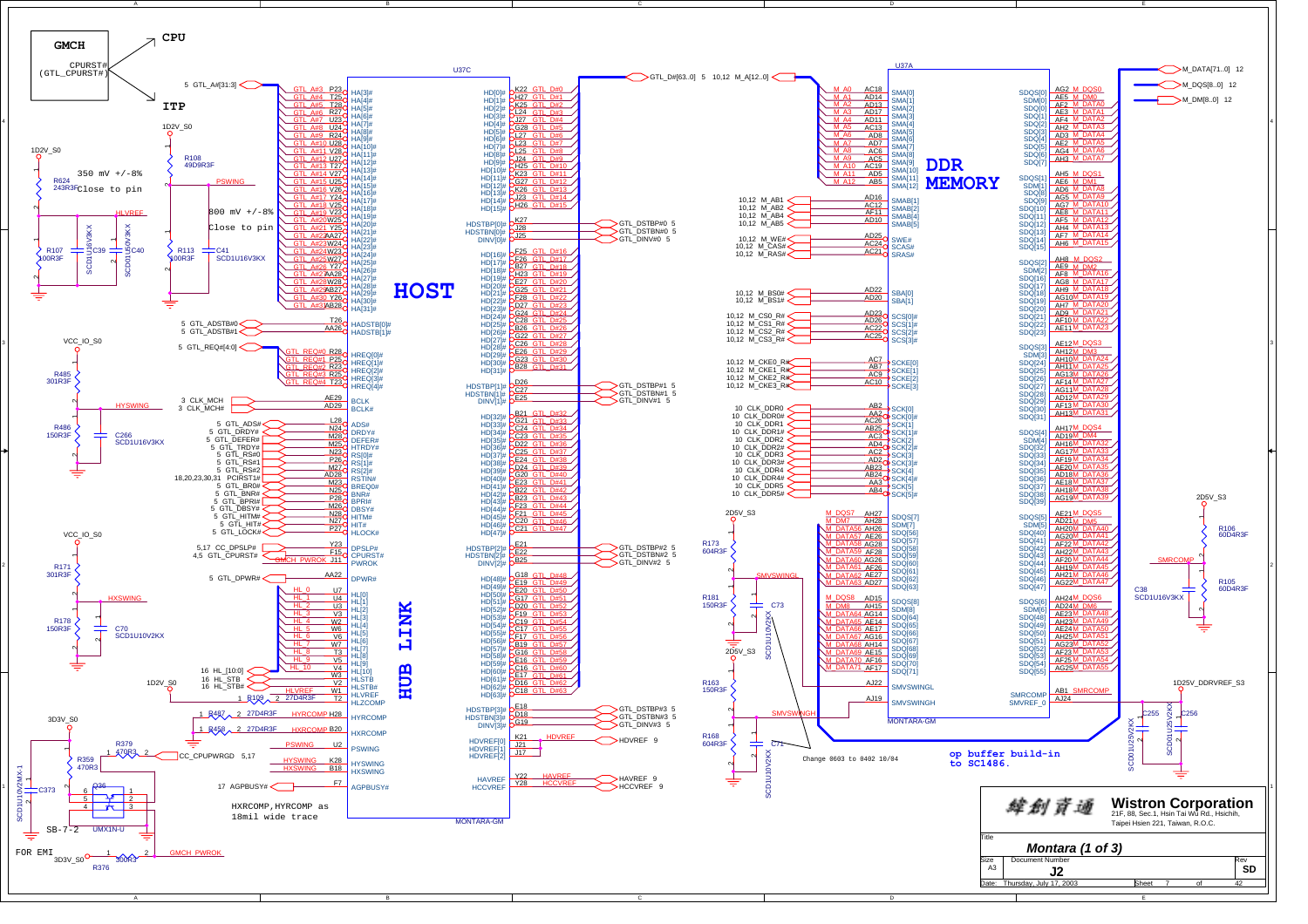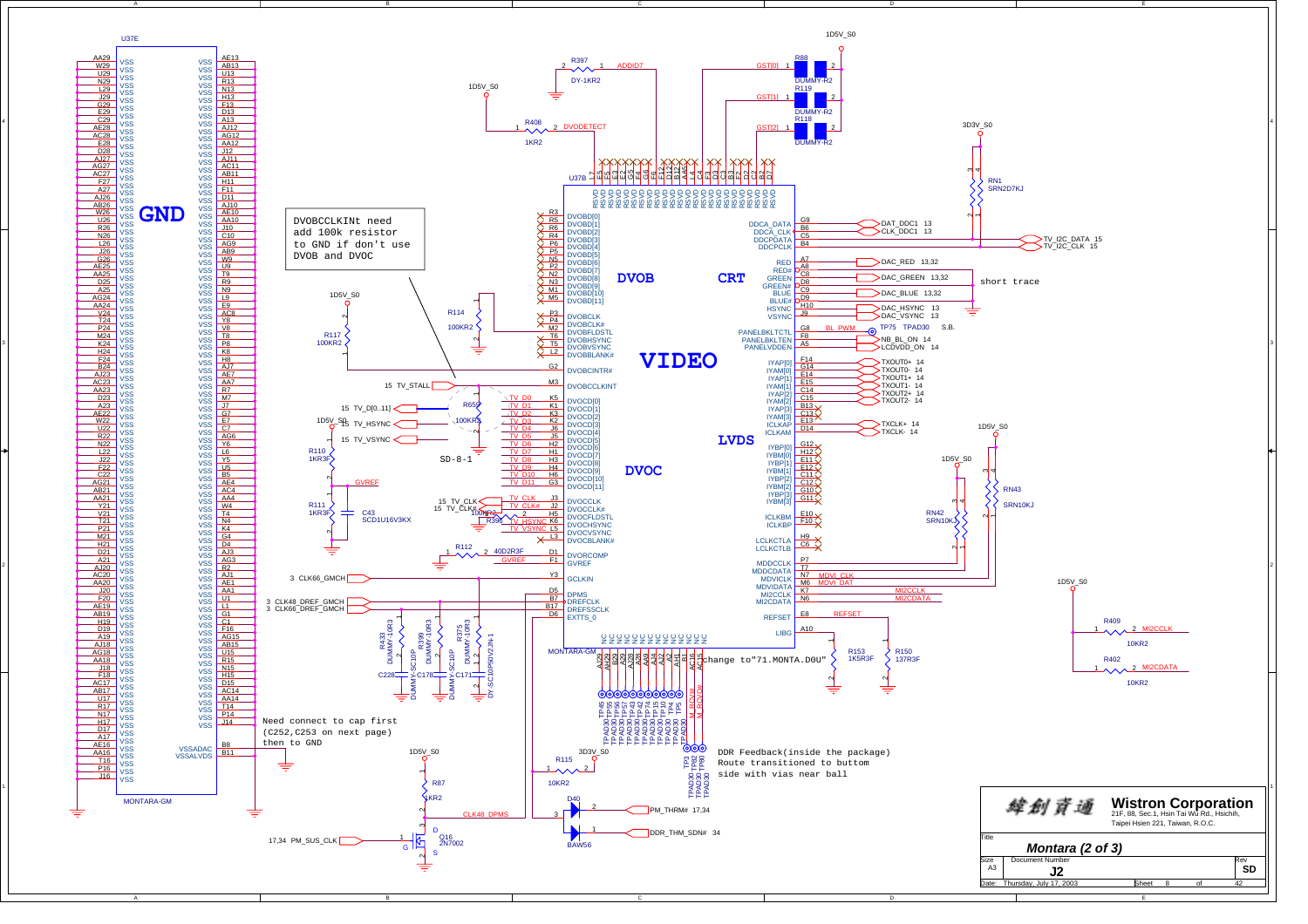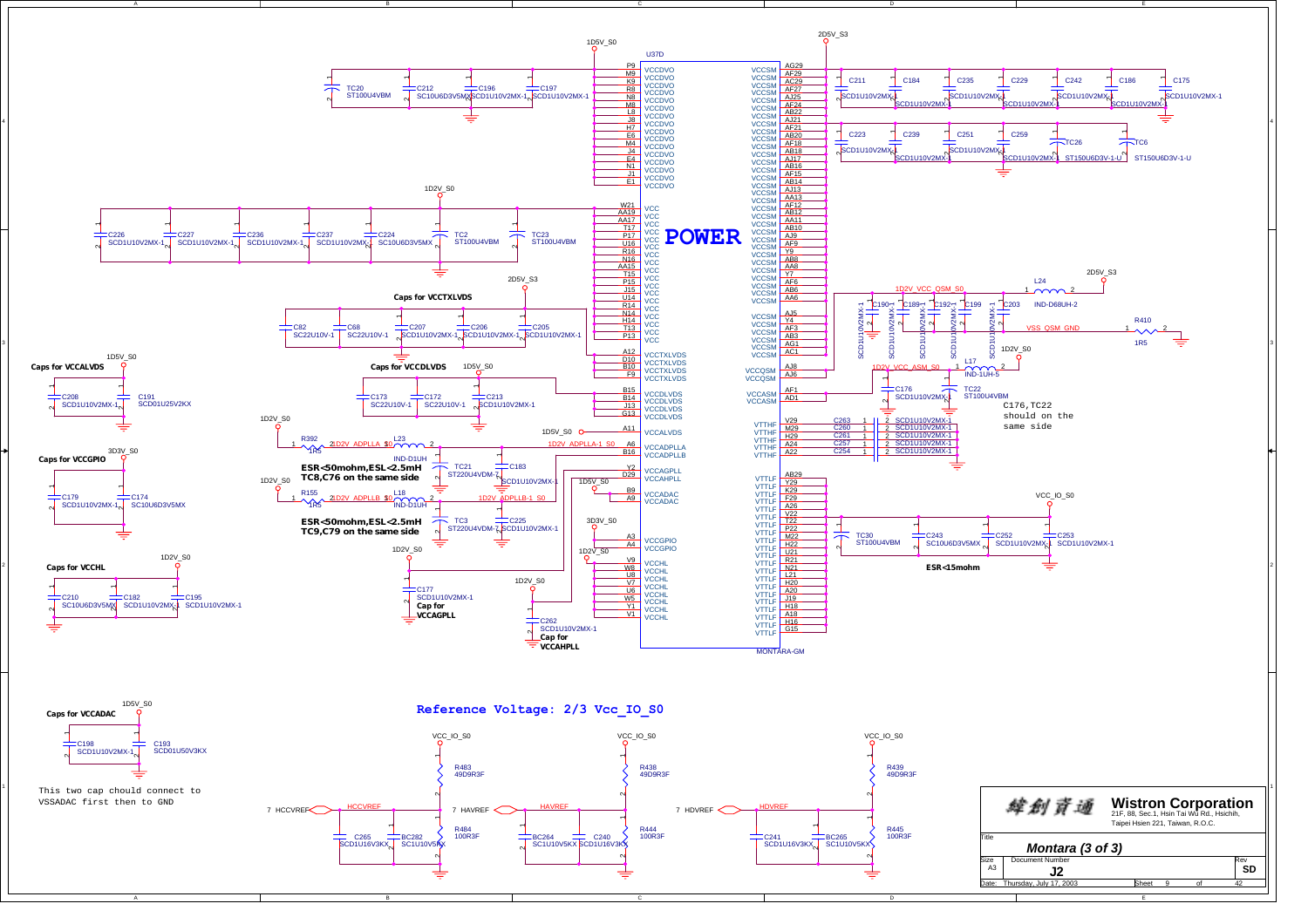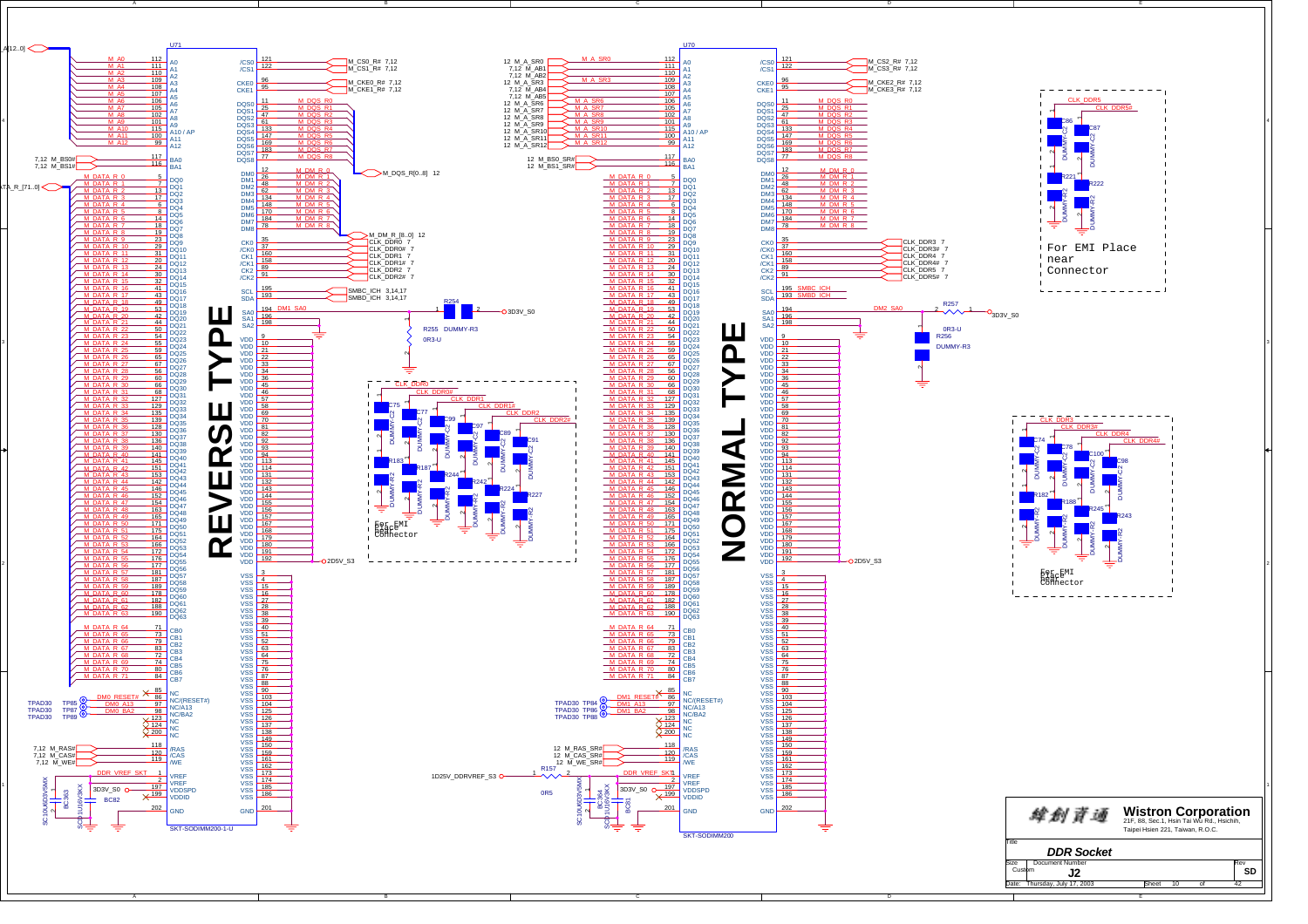

3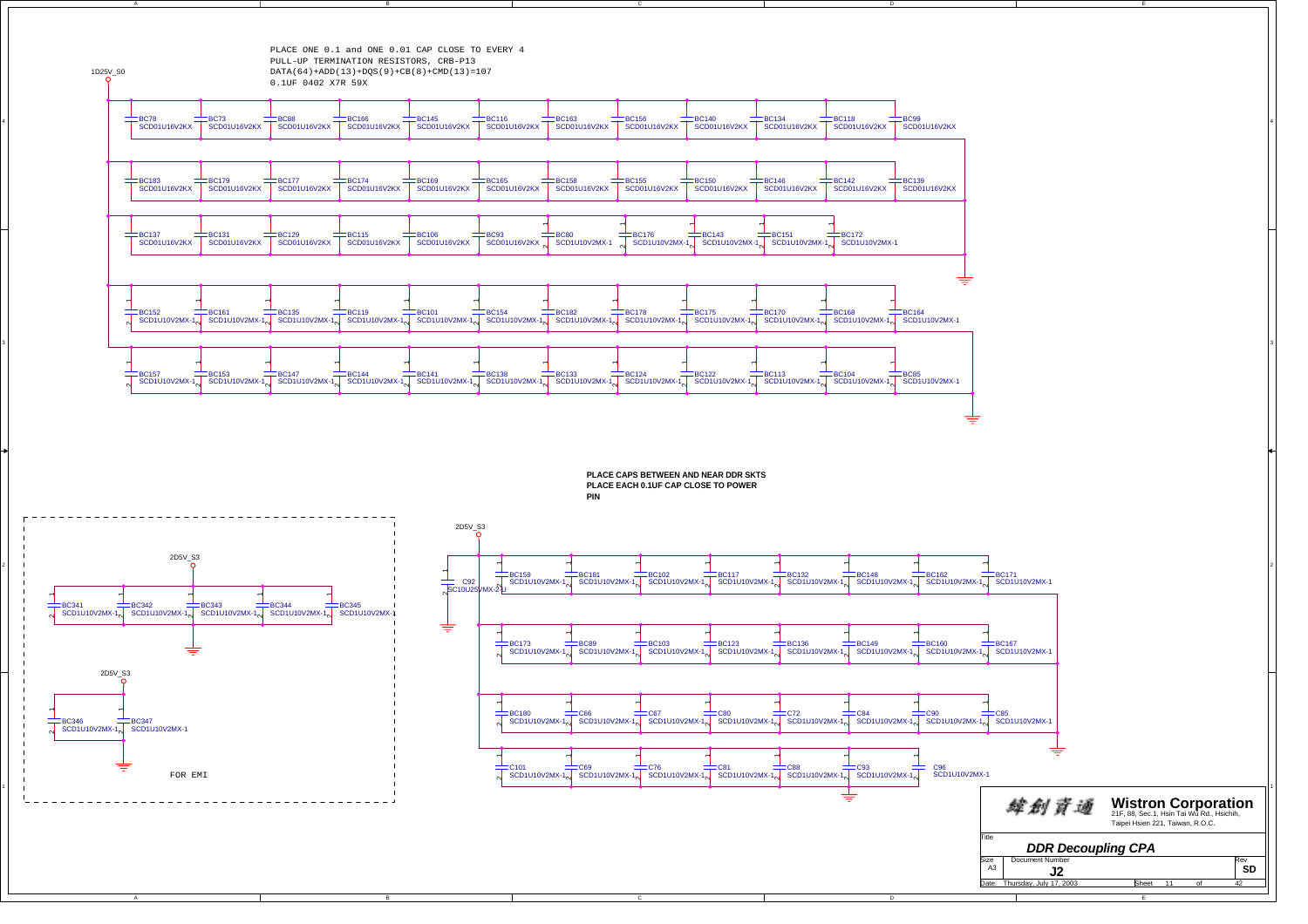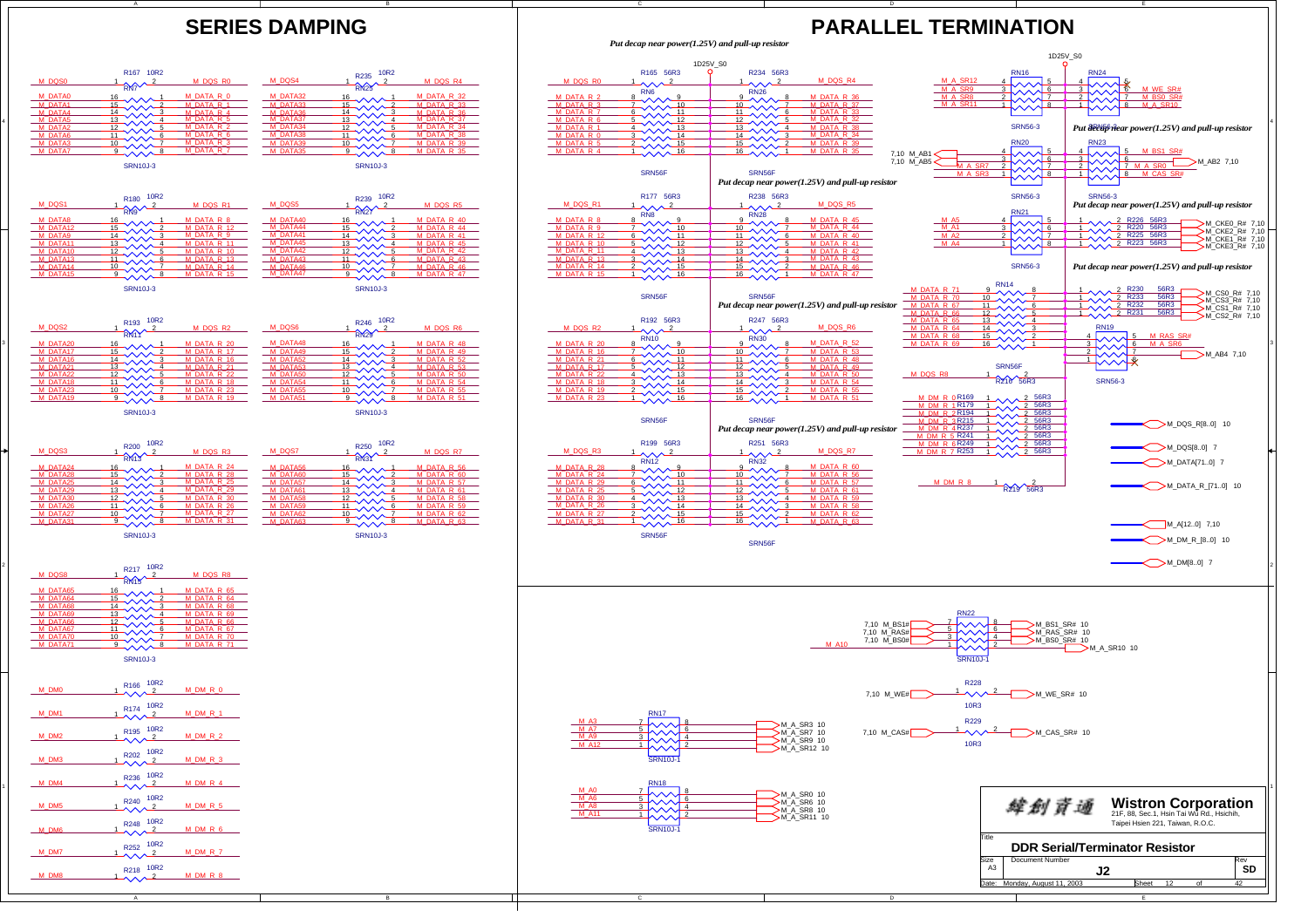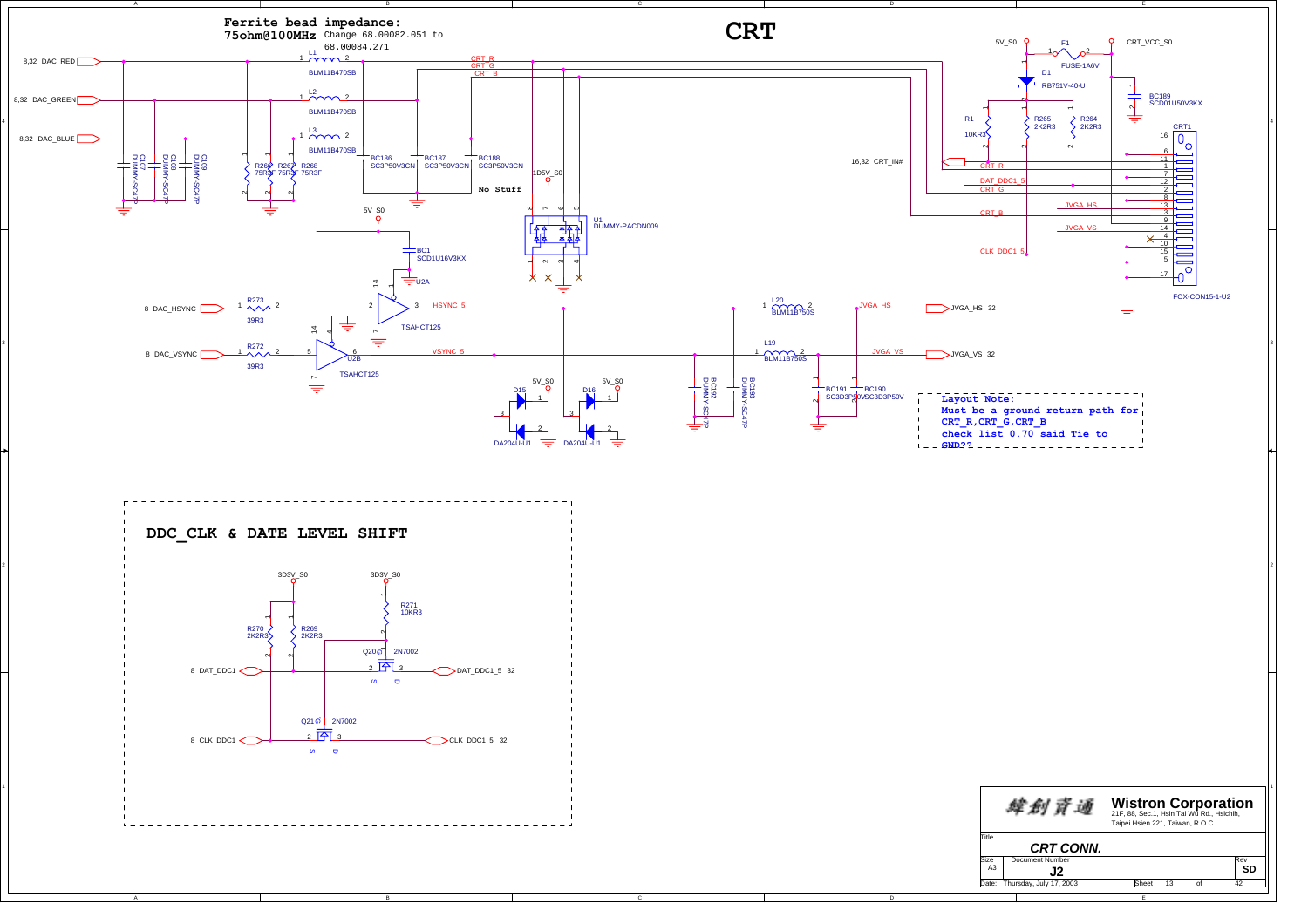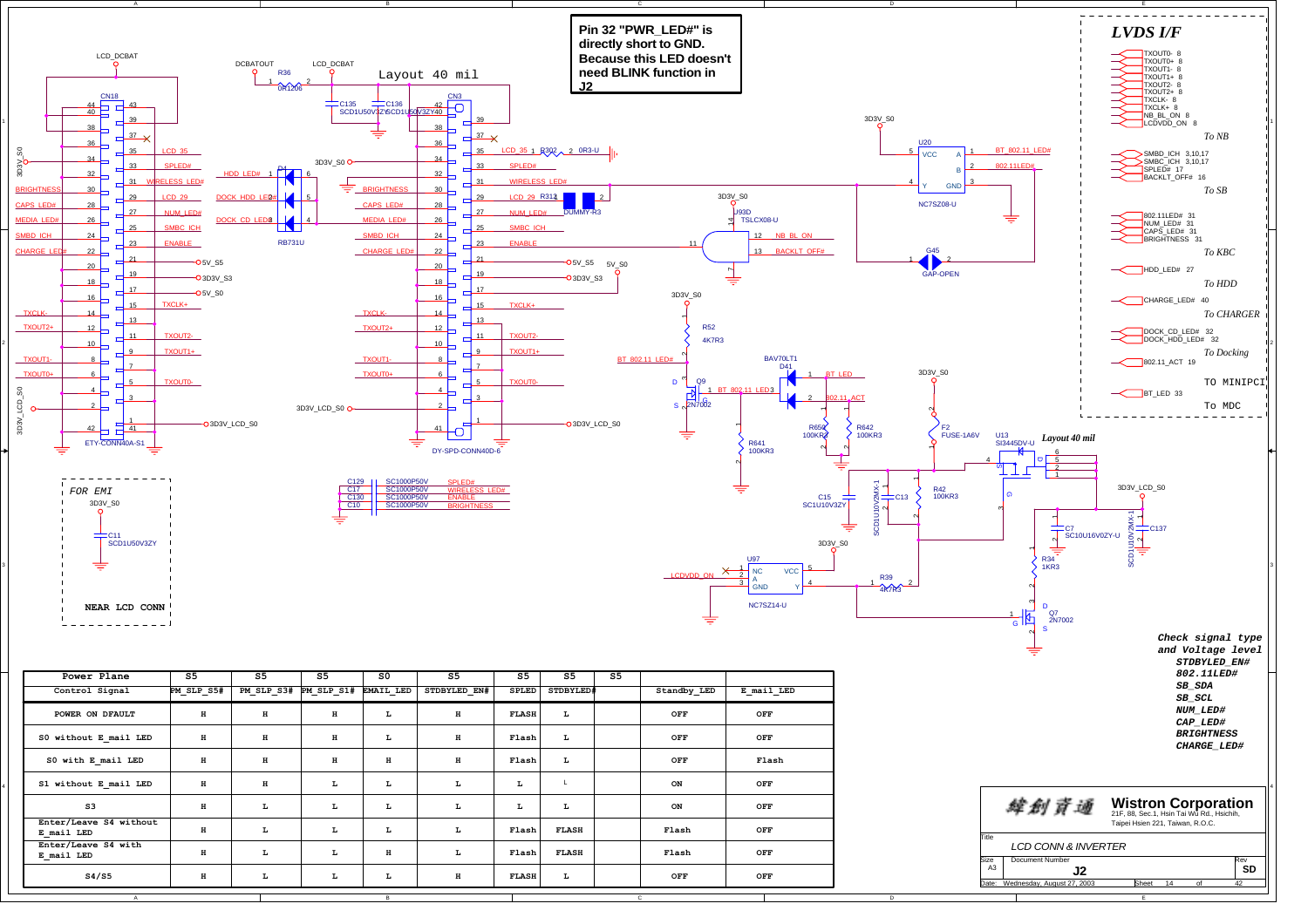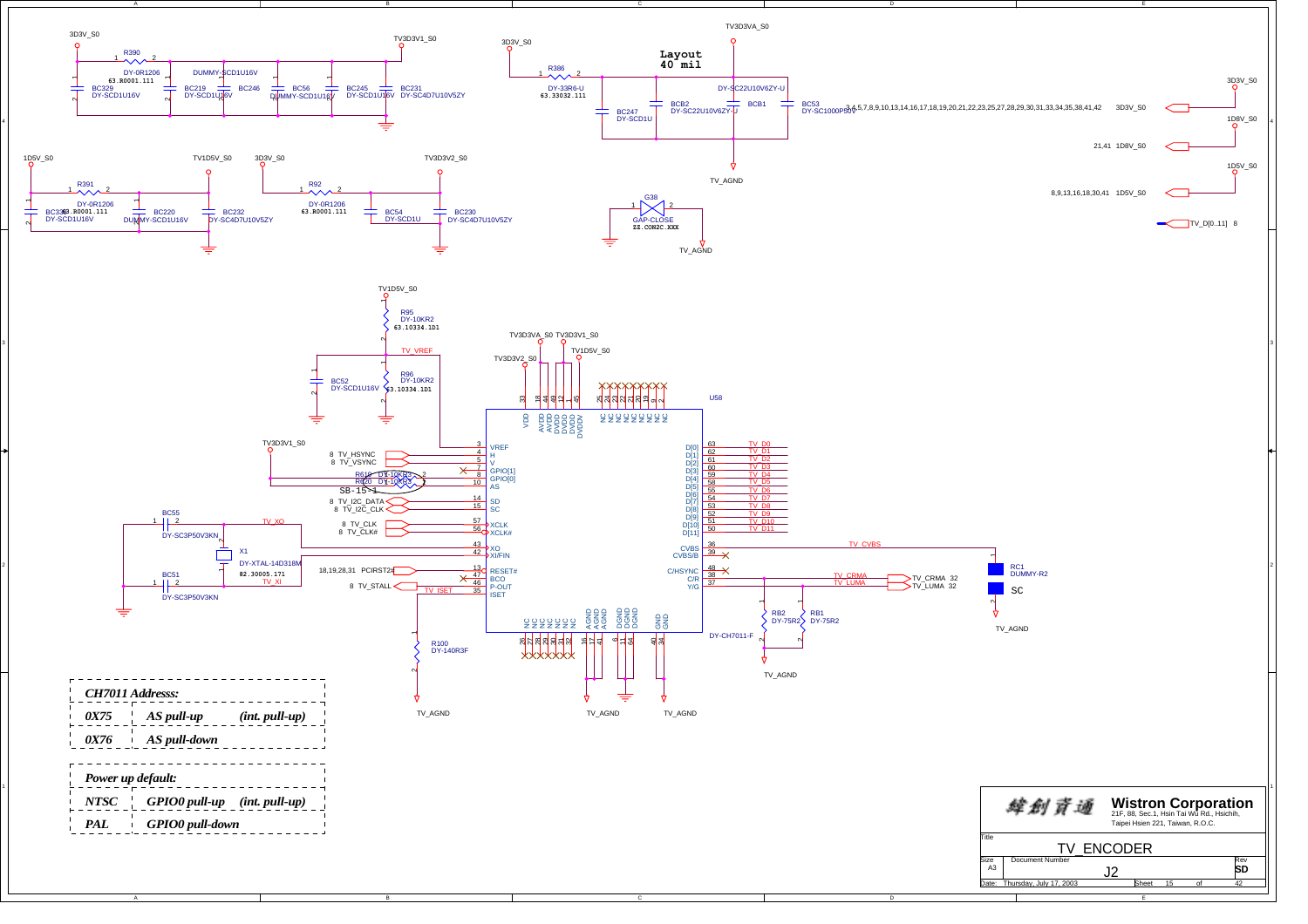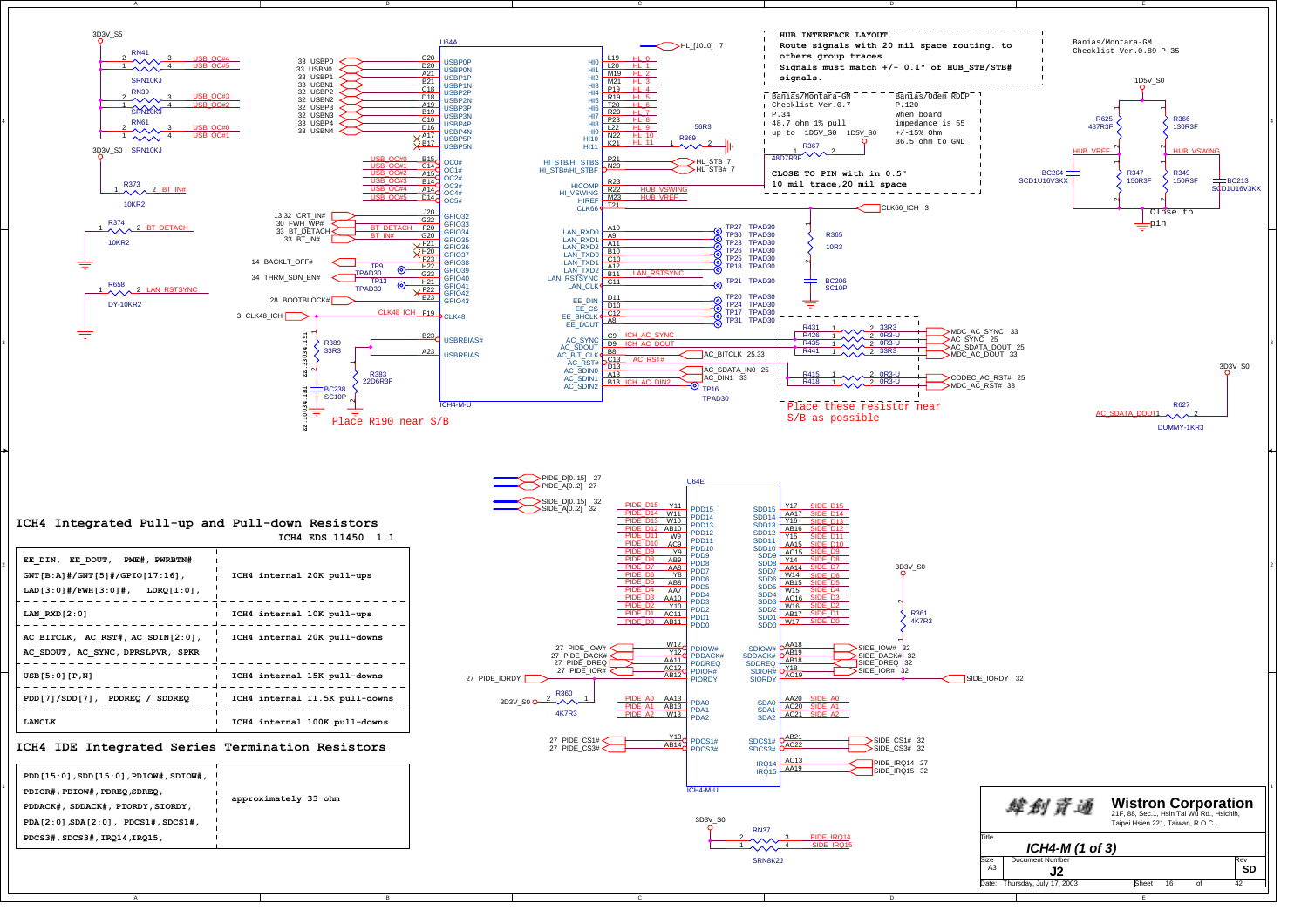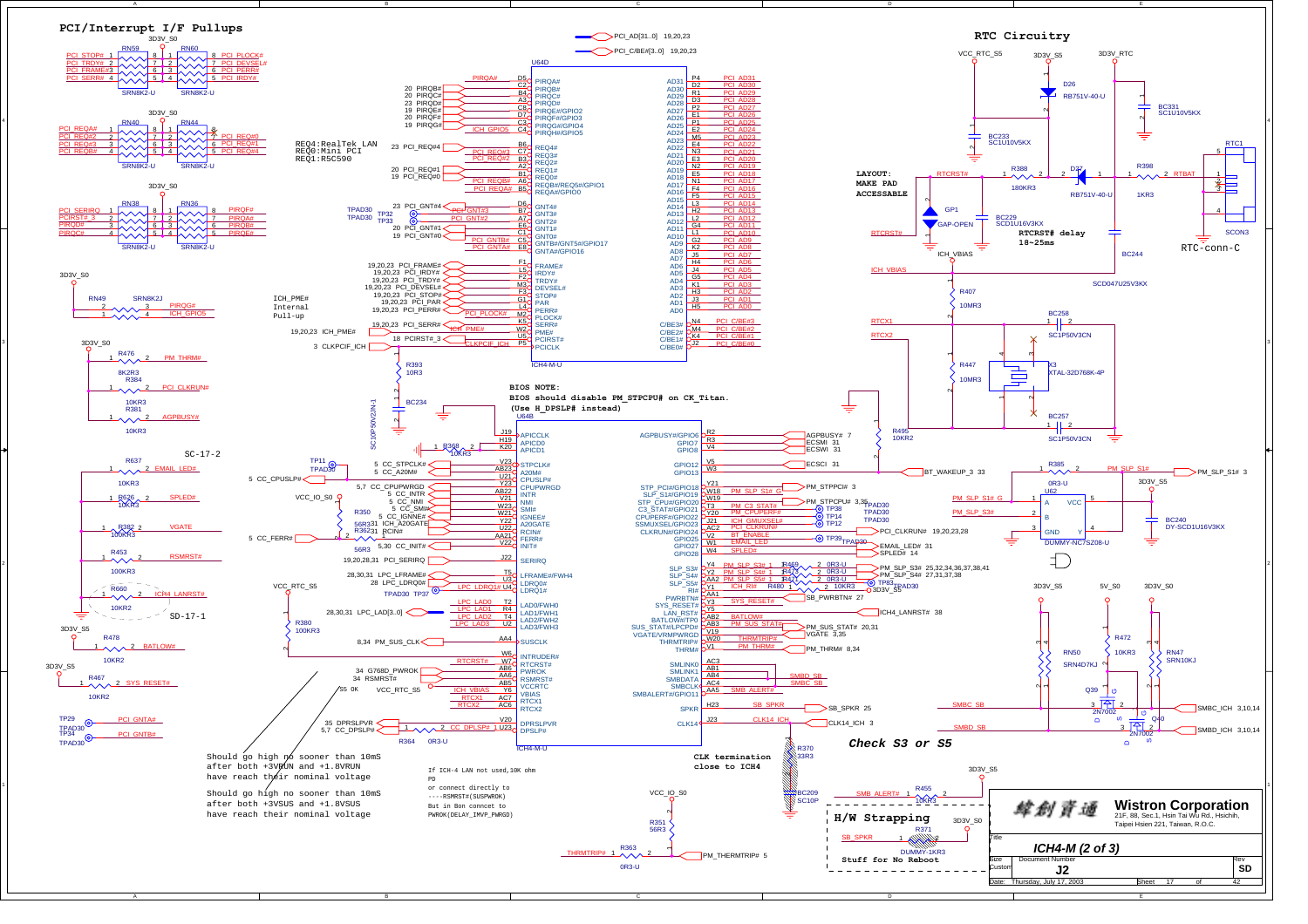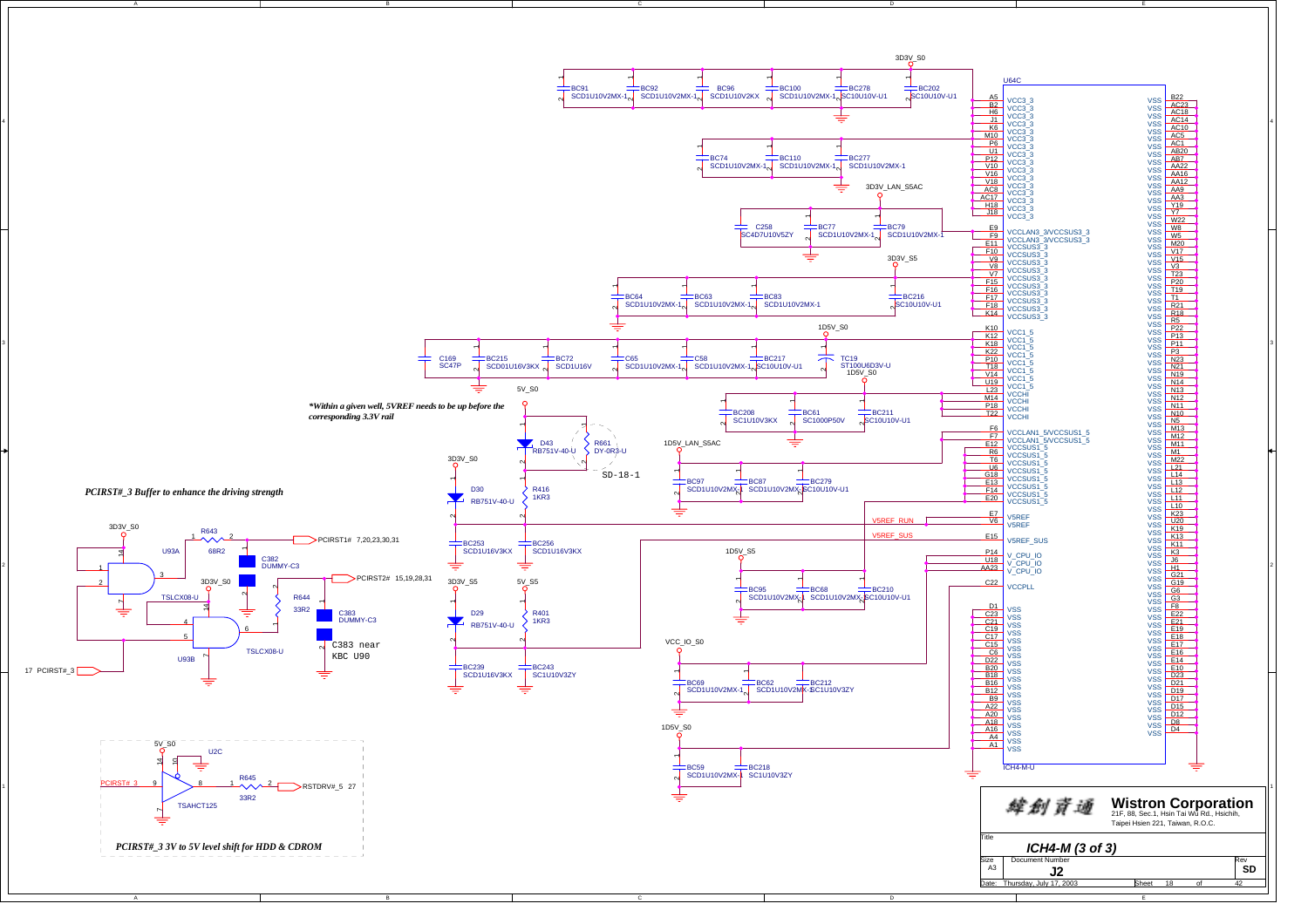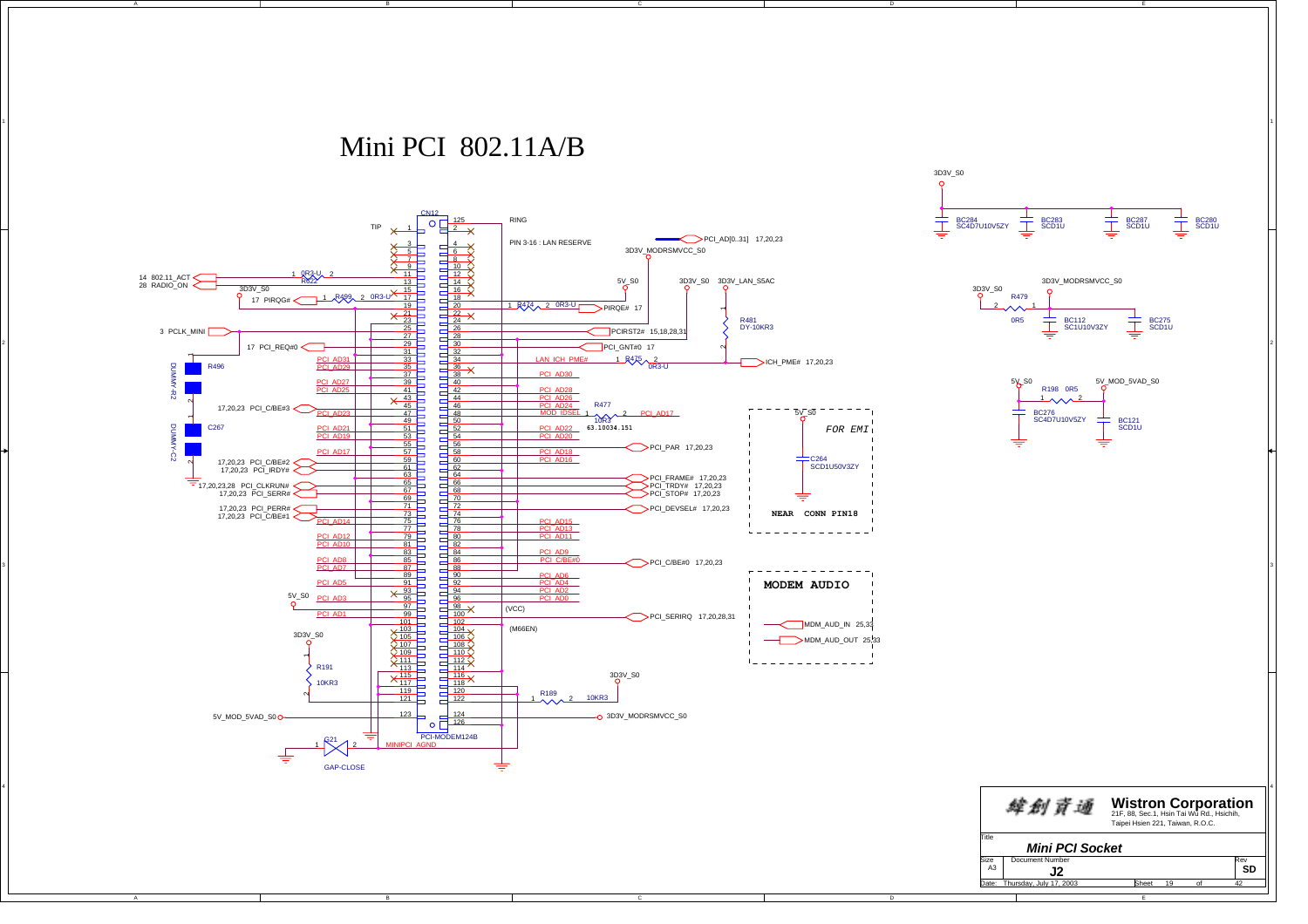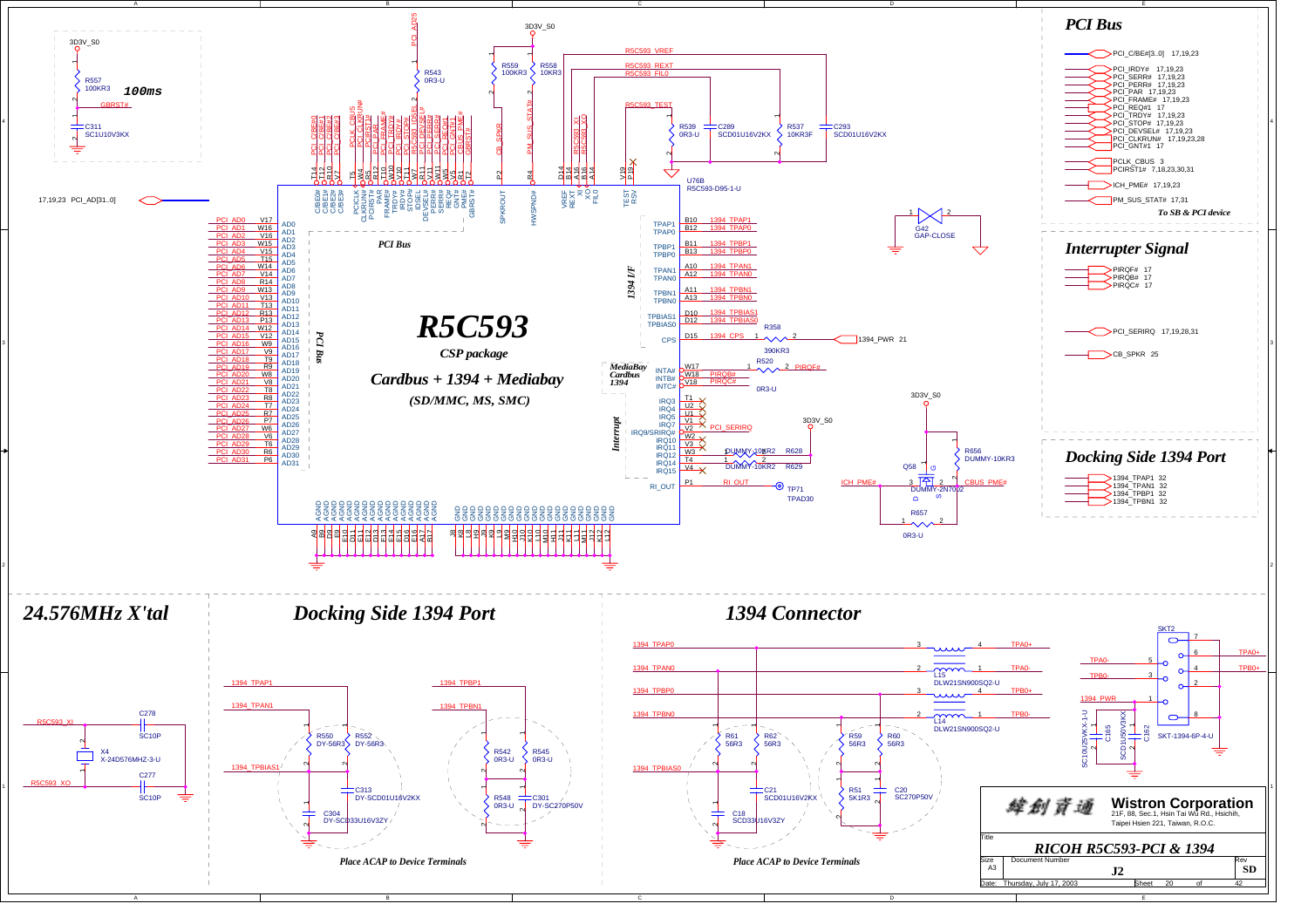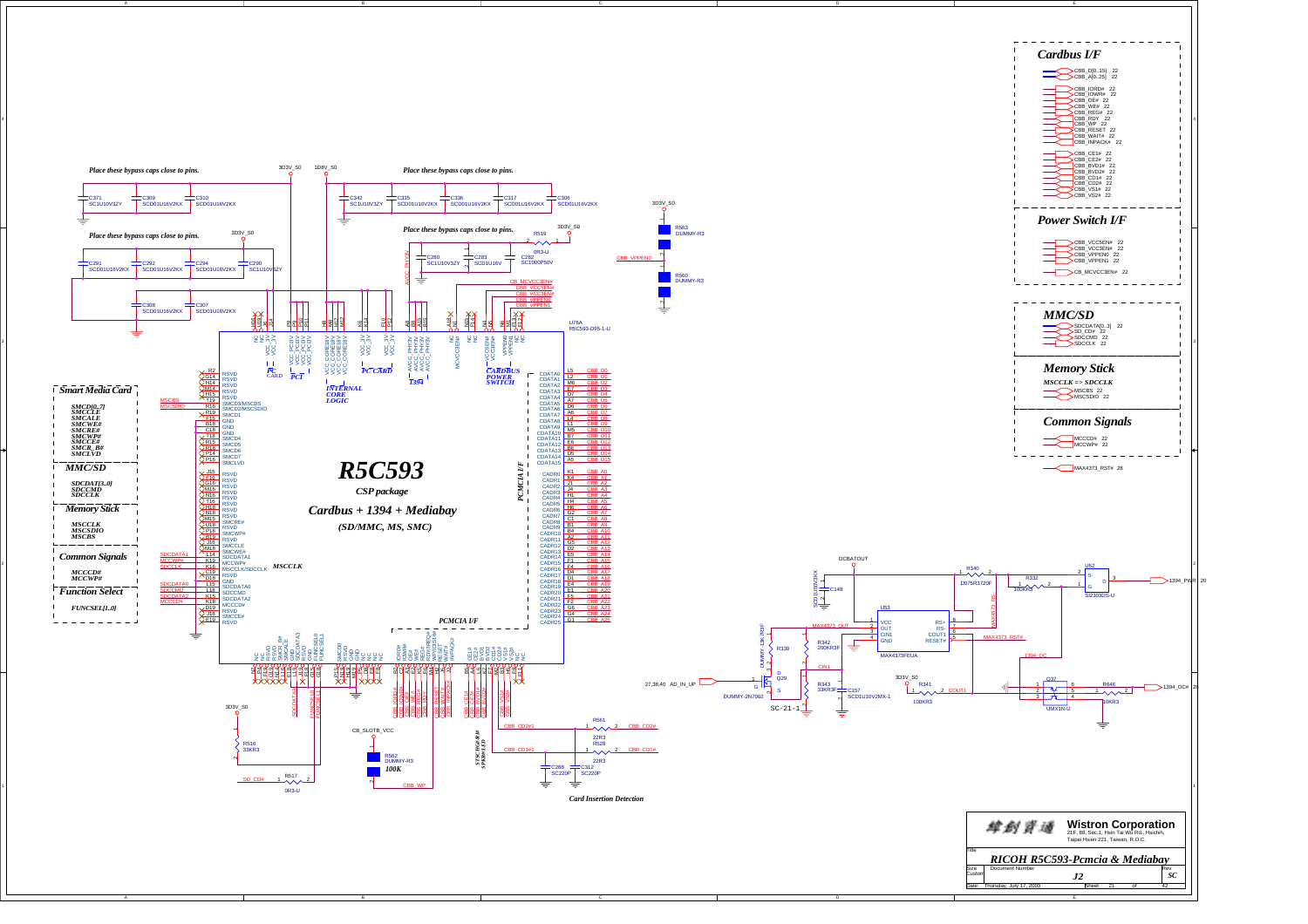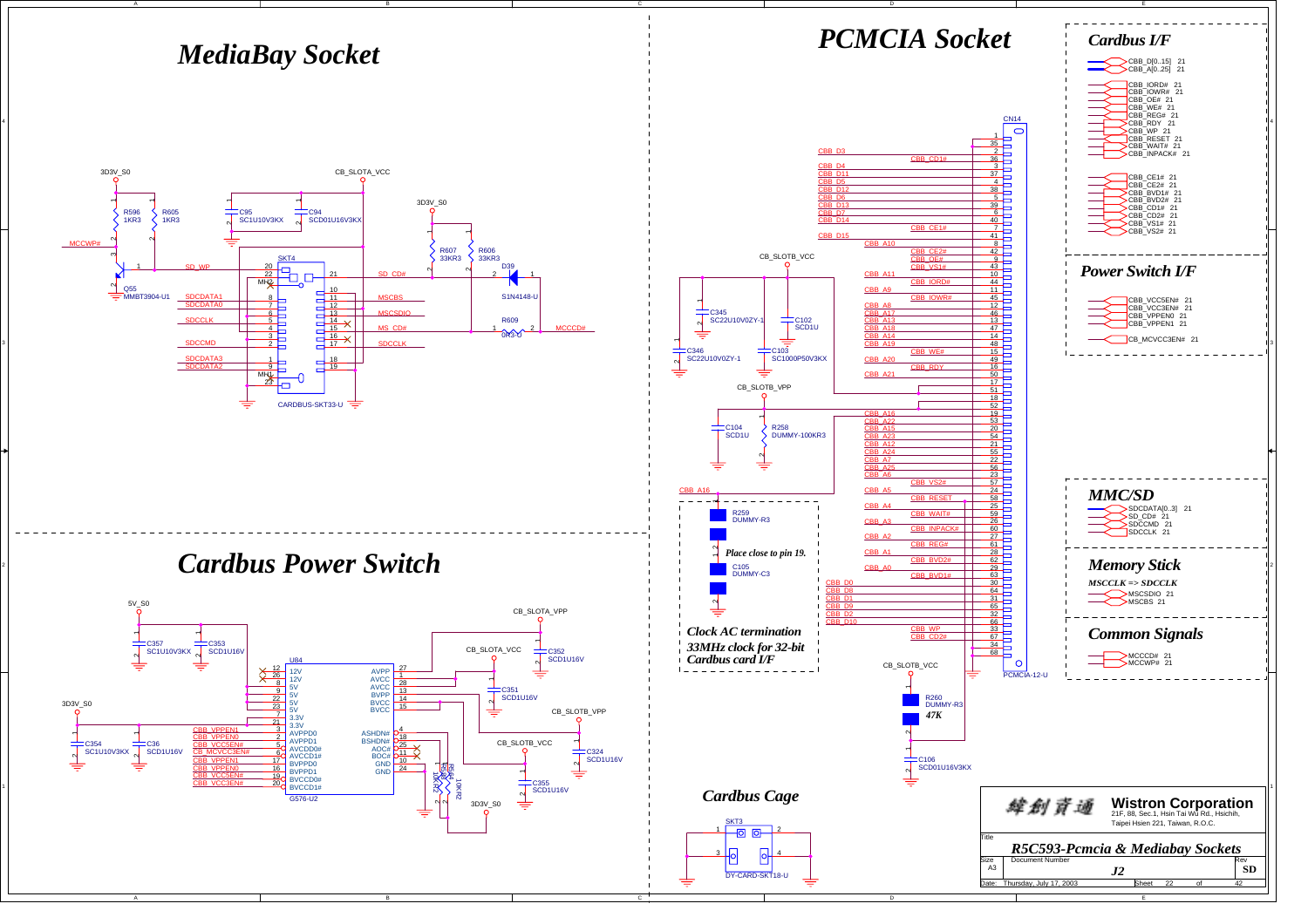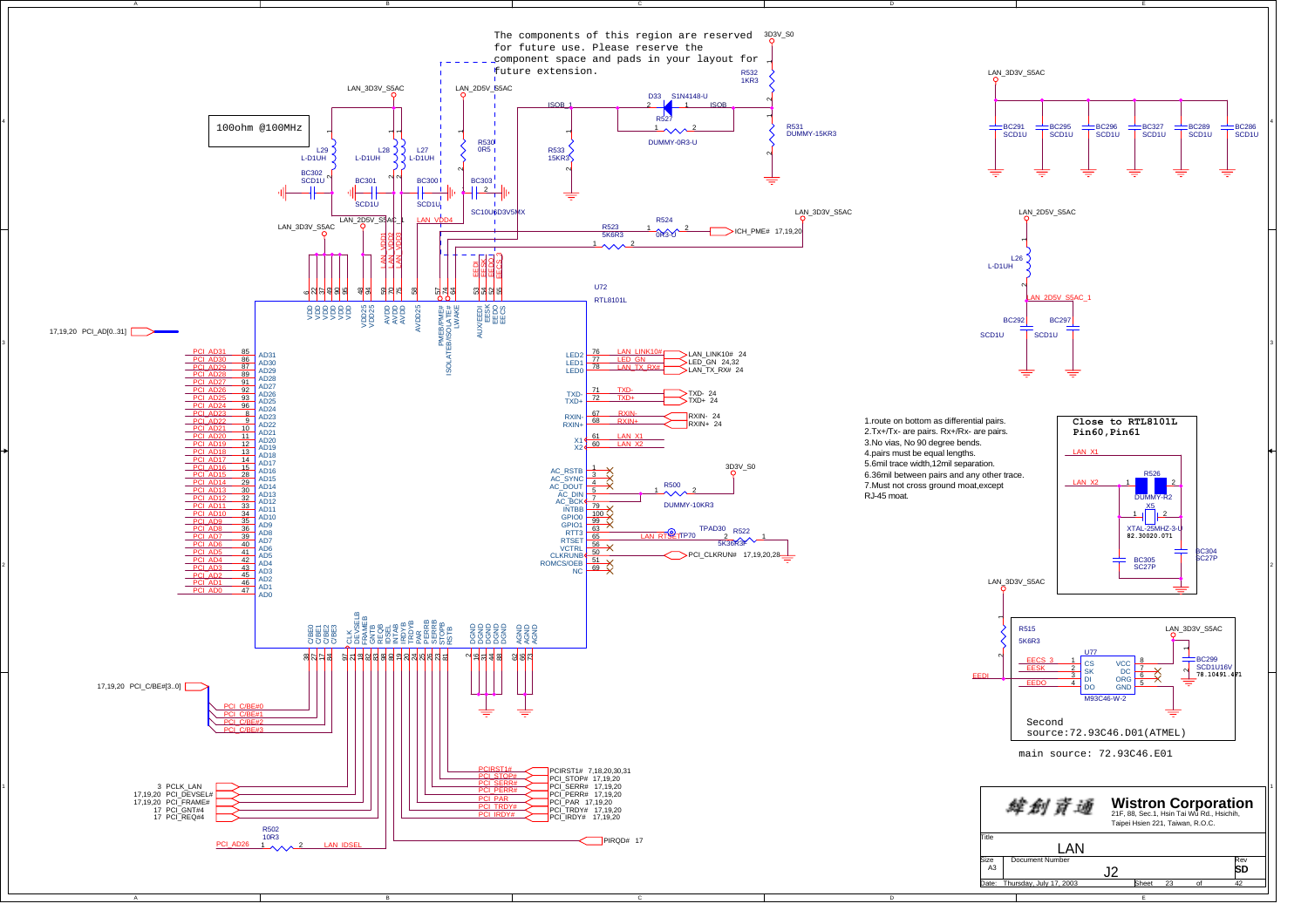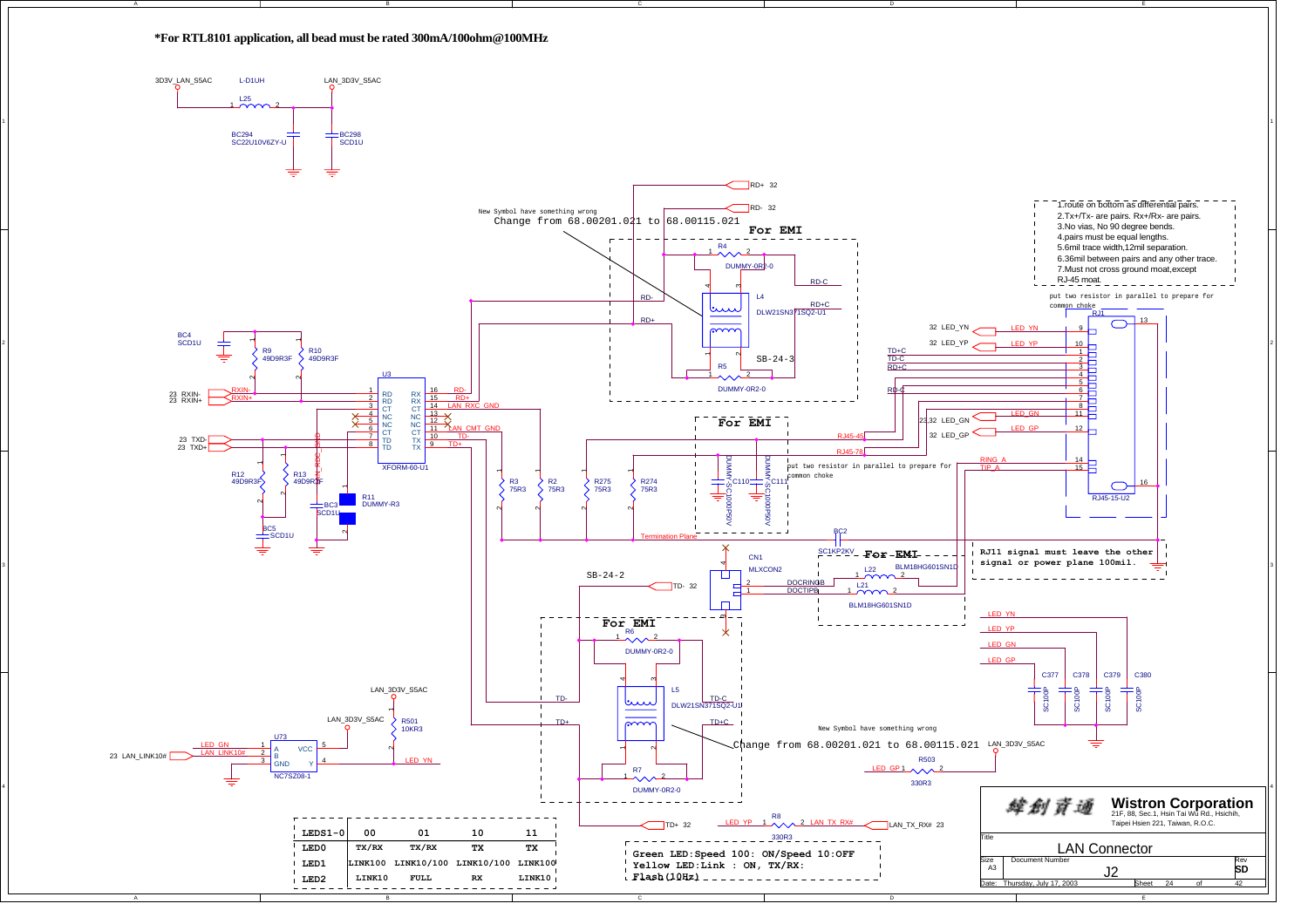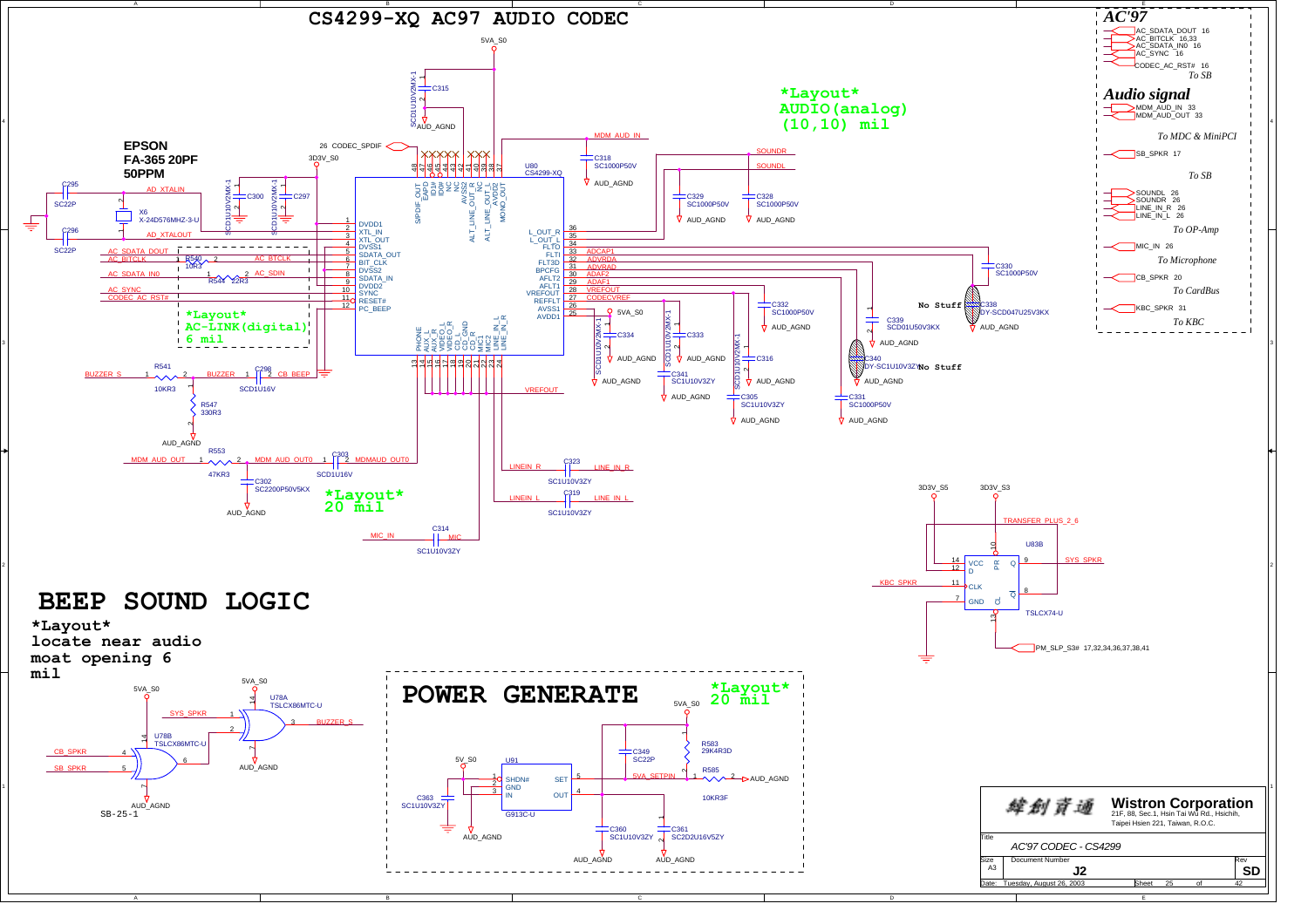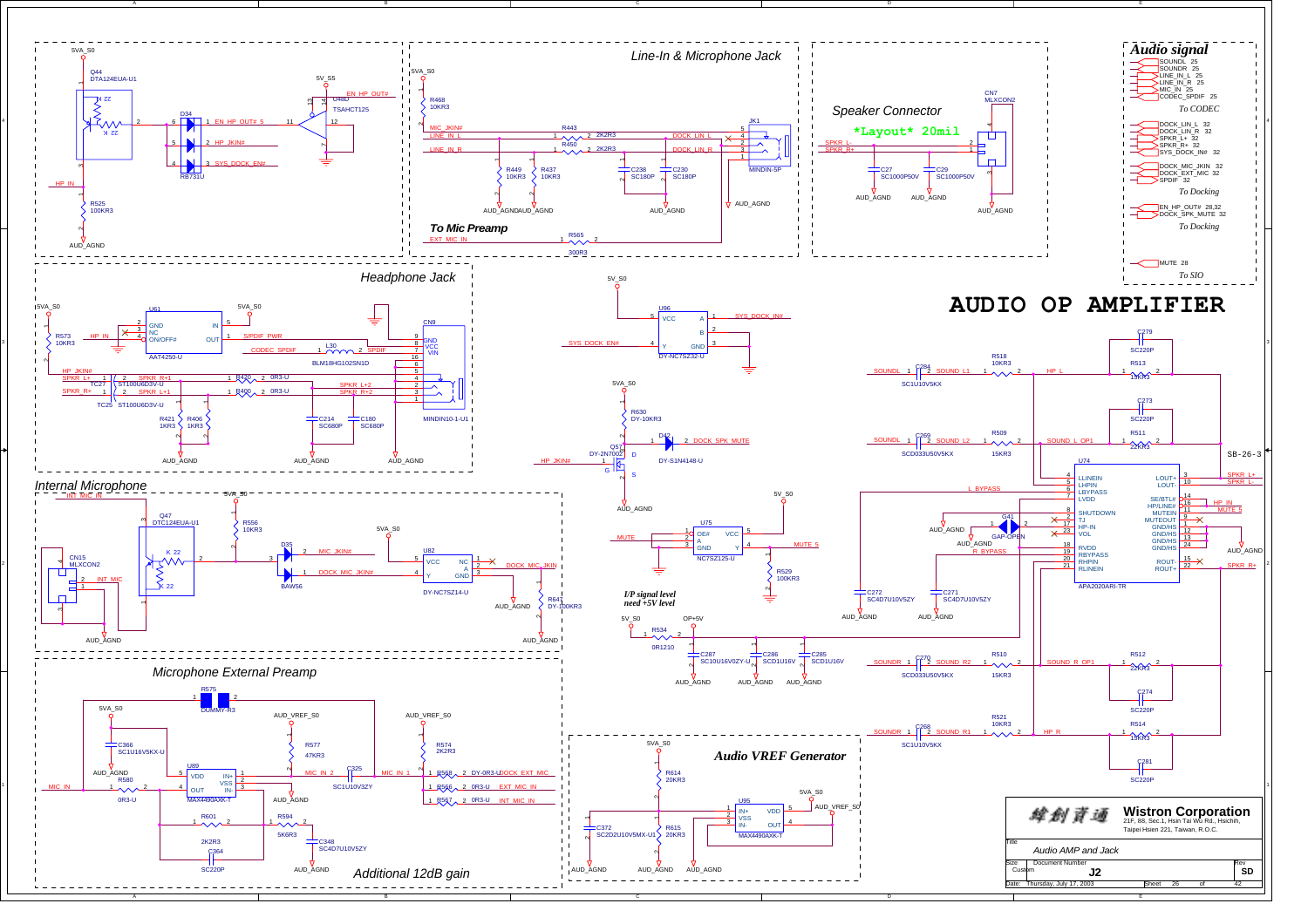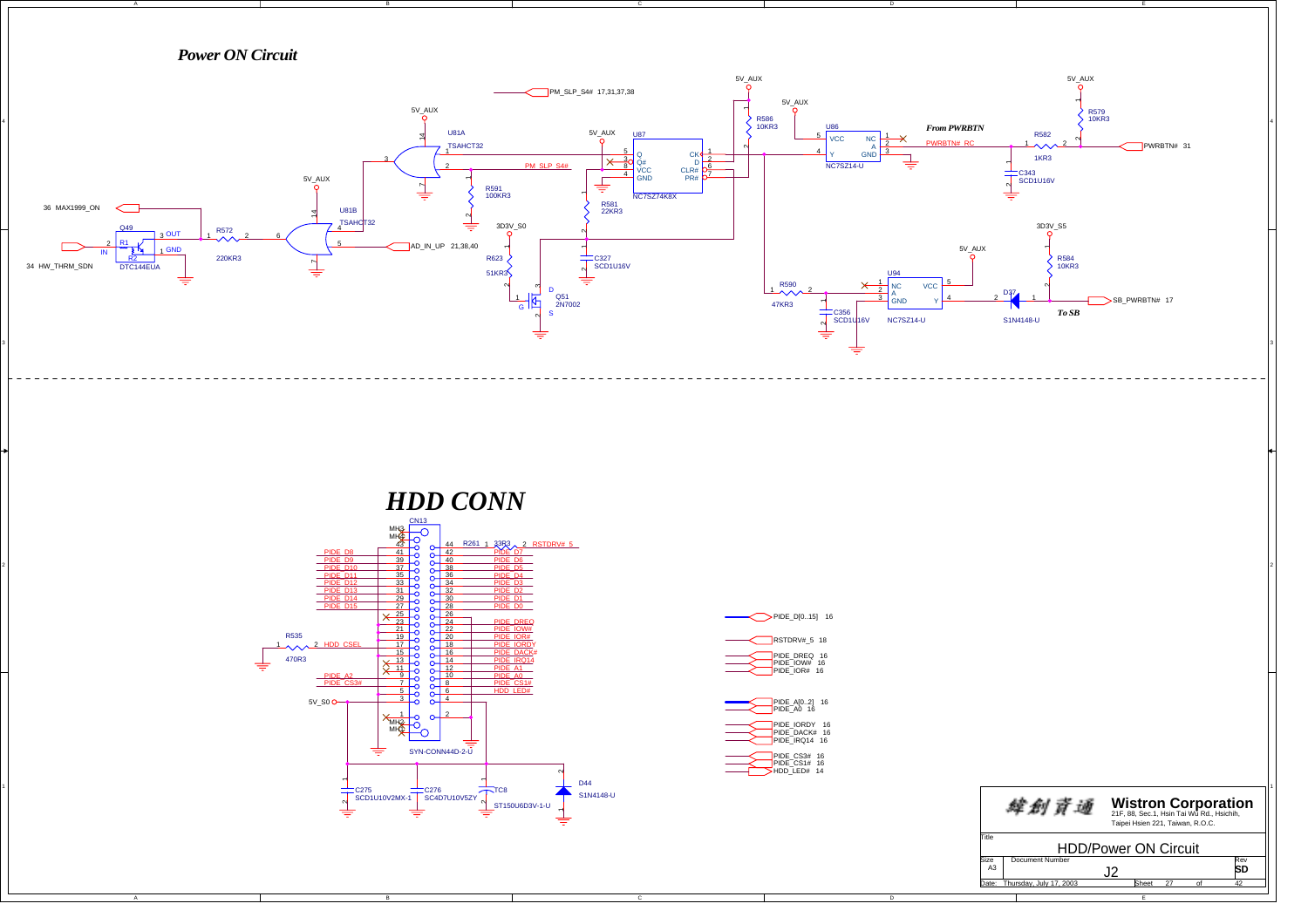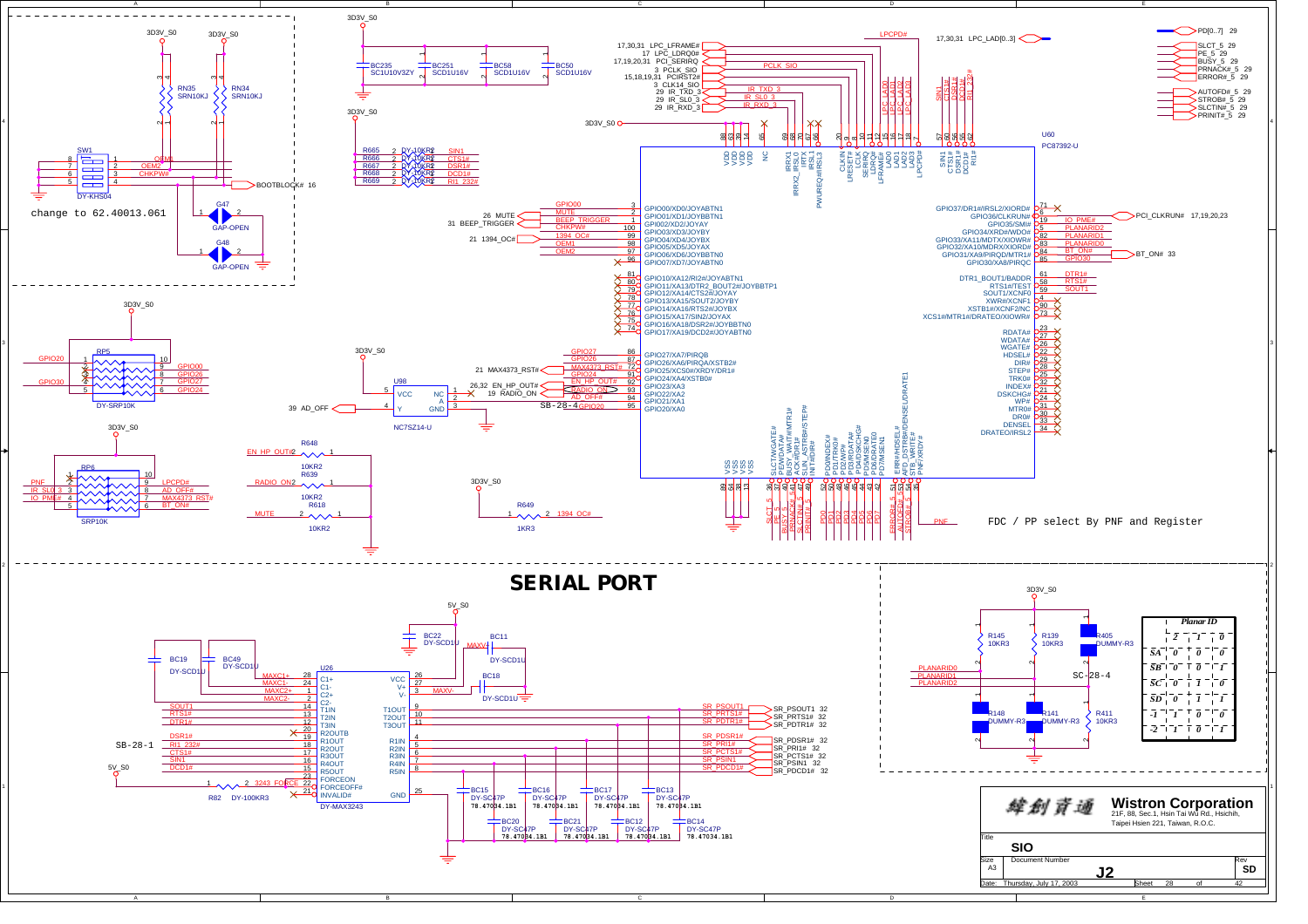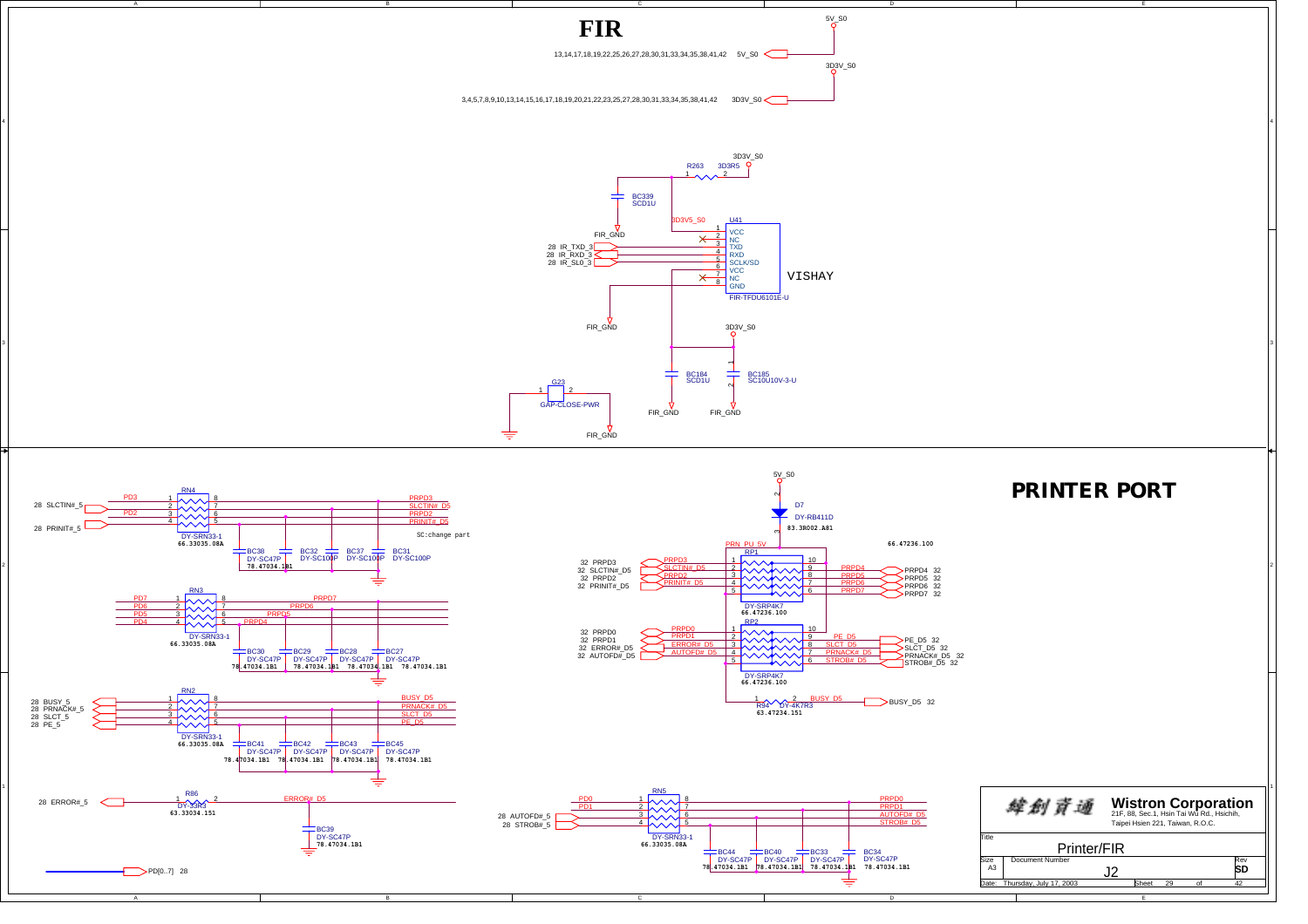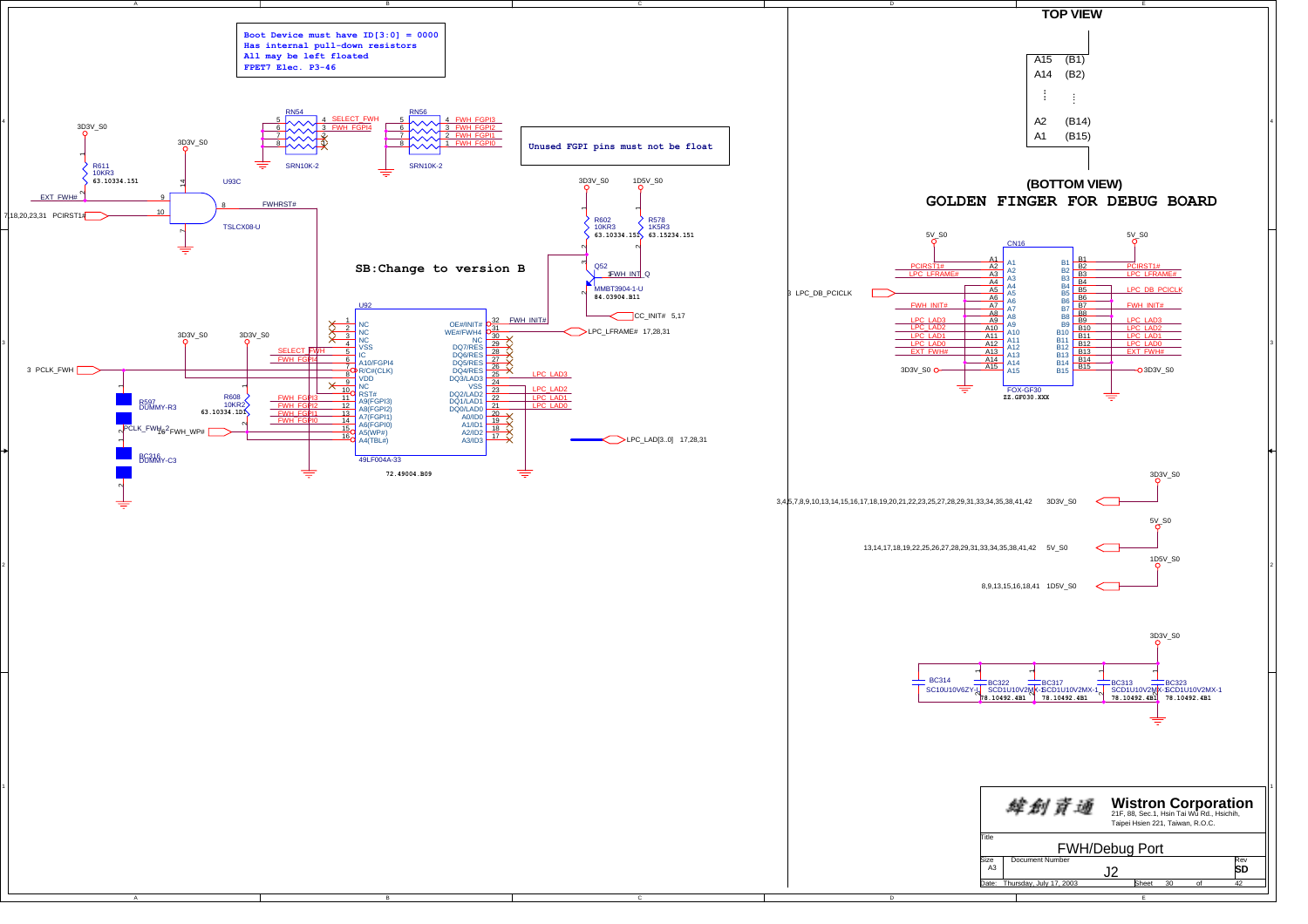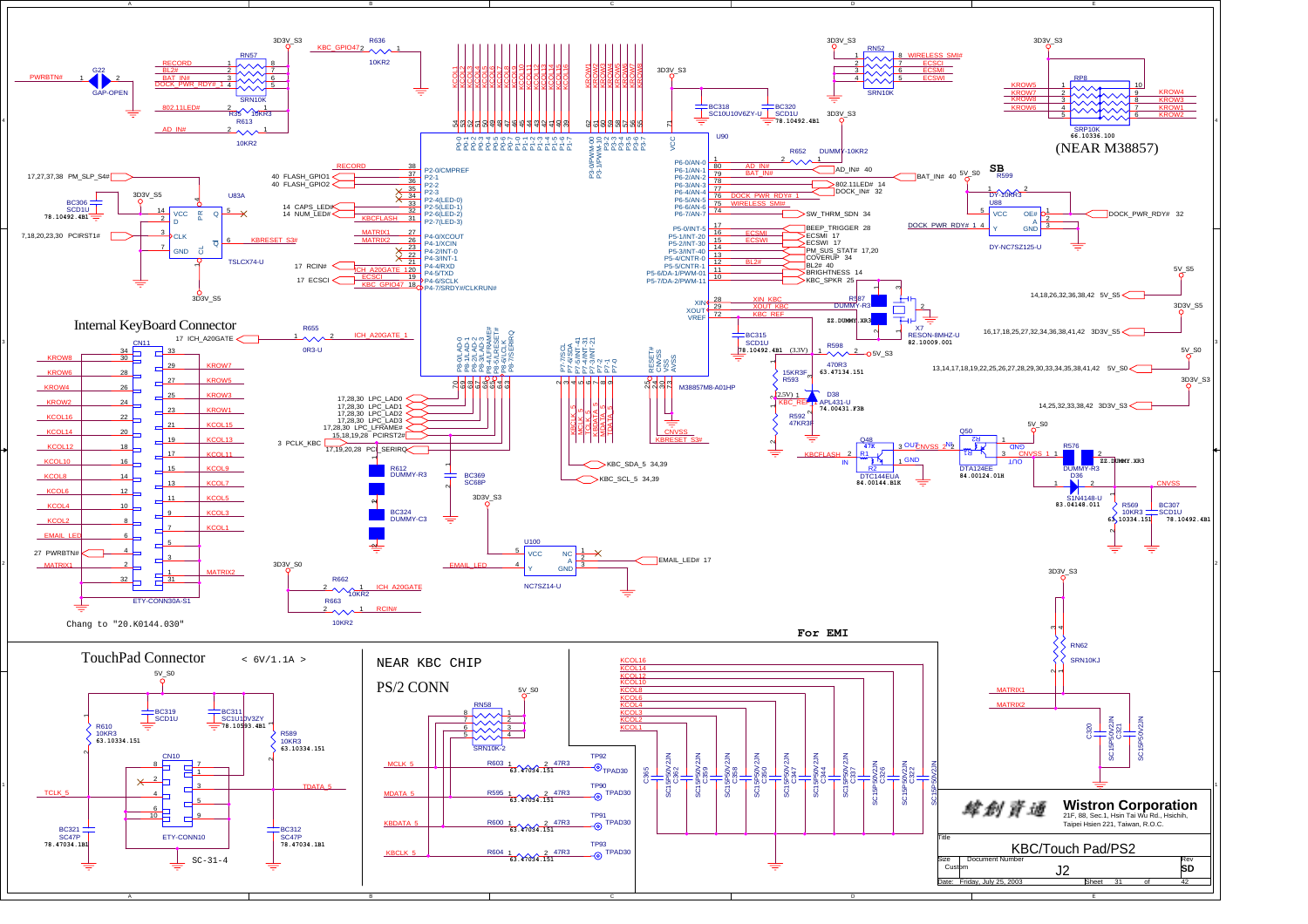![](_page_31_Figure_0.jpeg)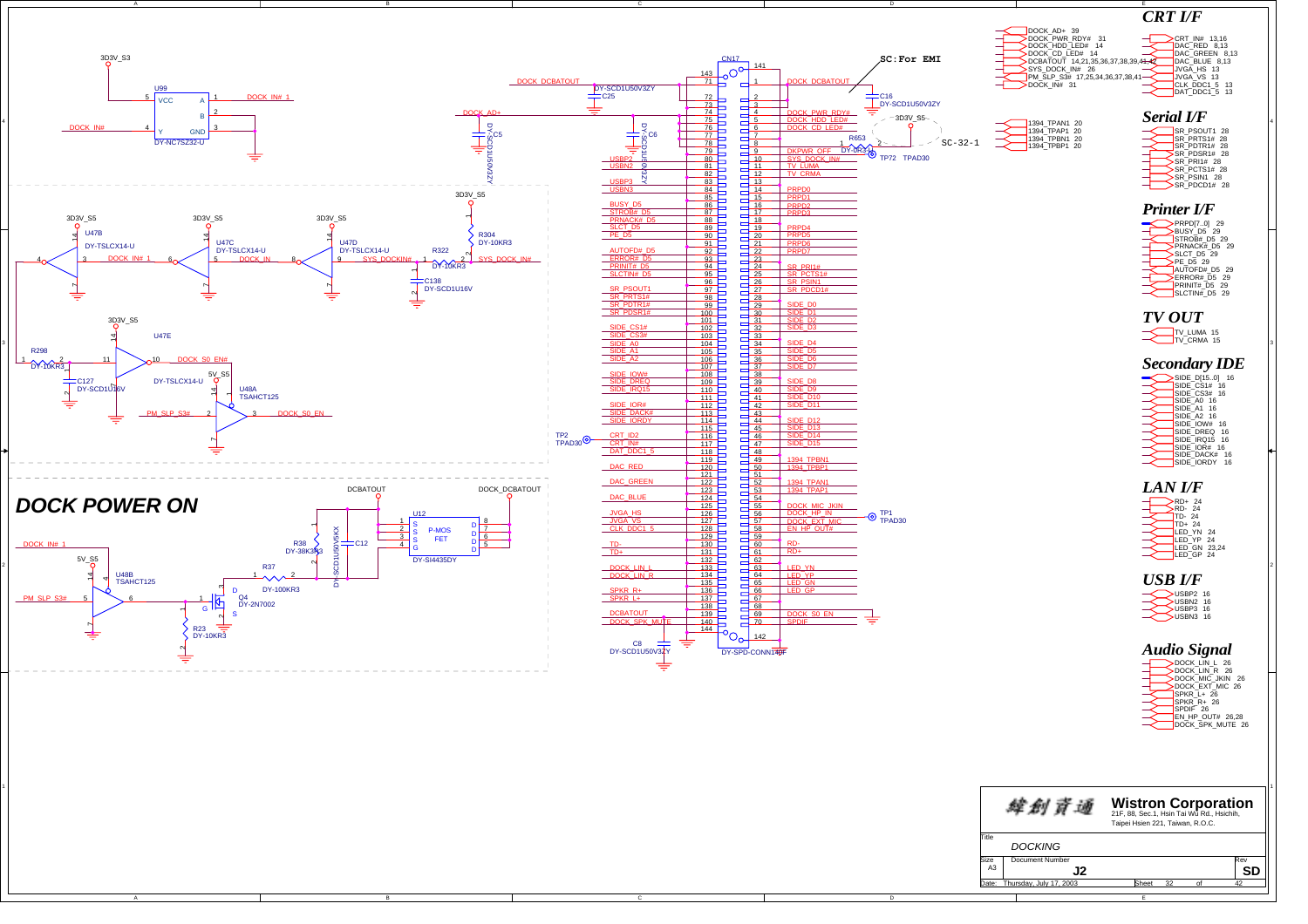![](_page_32_Figure_0.jpeg)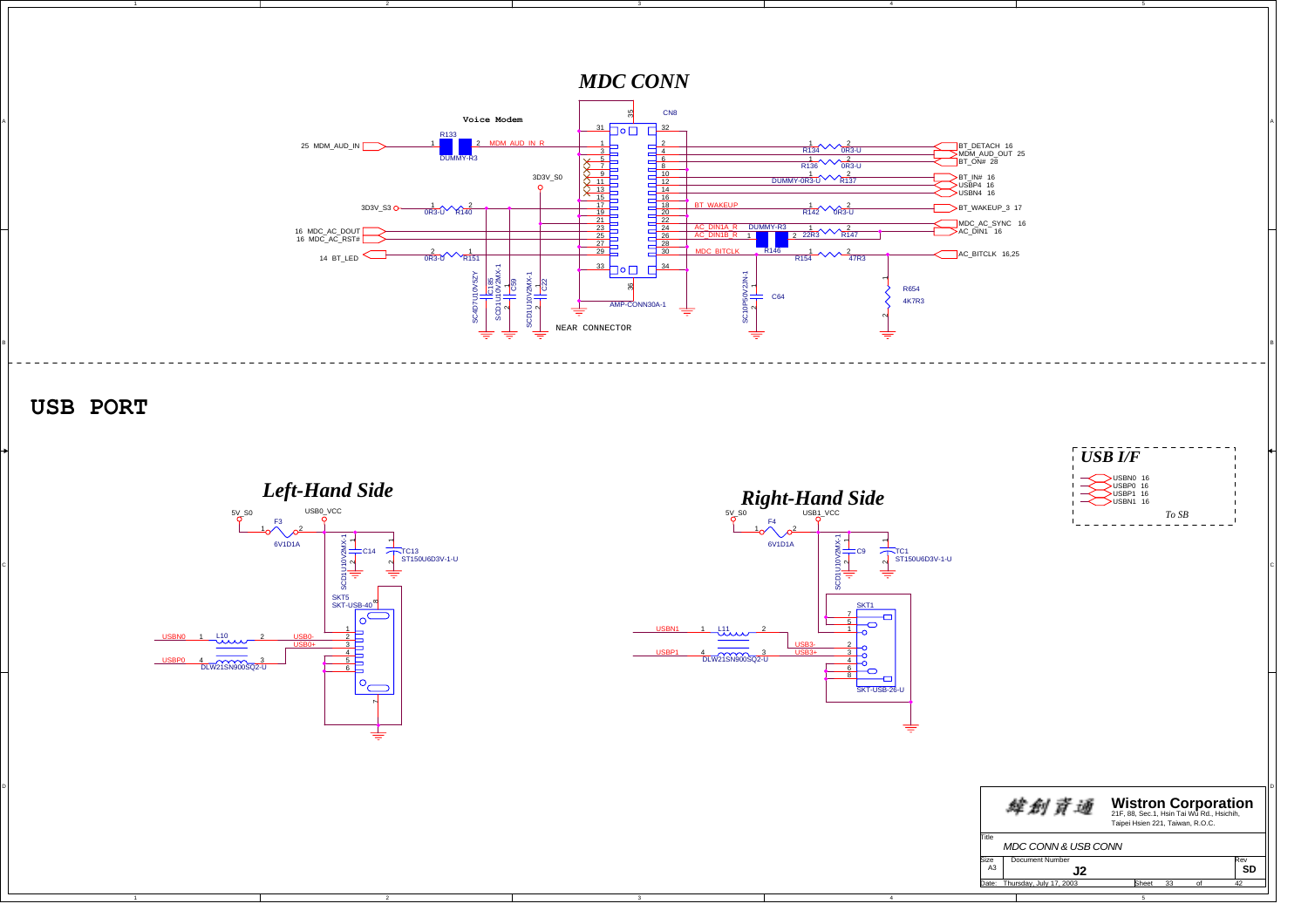![](_page_33_Figure_0.jpeg)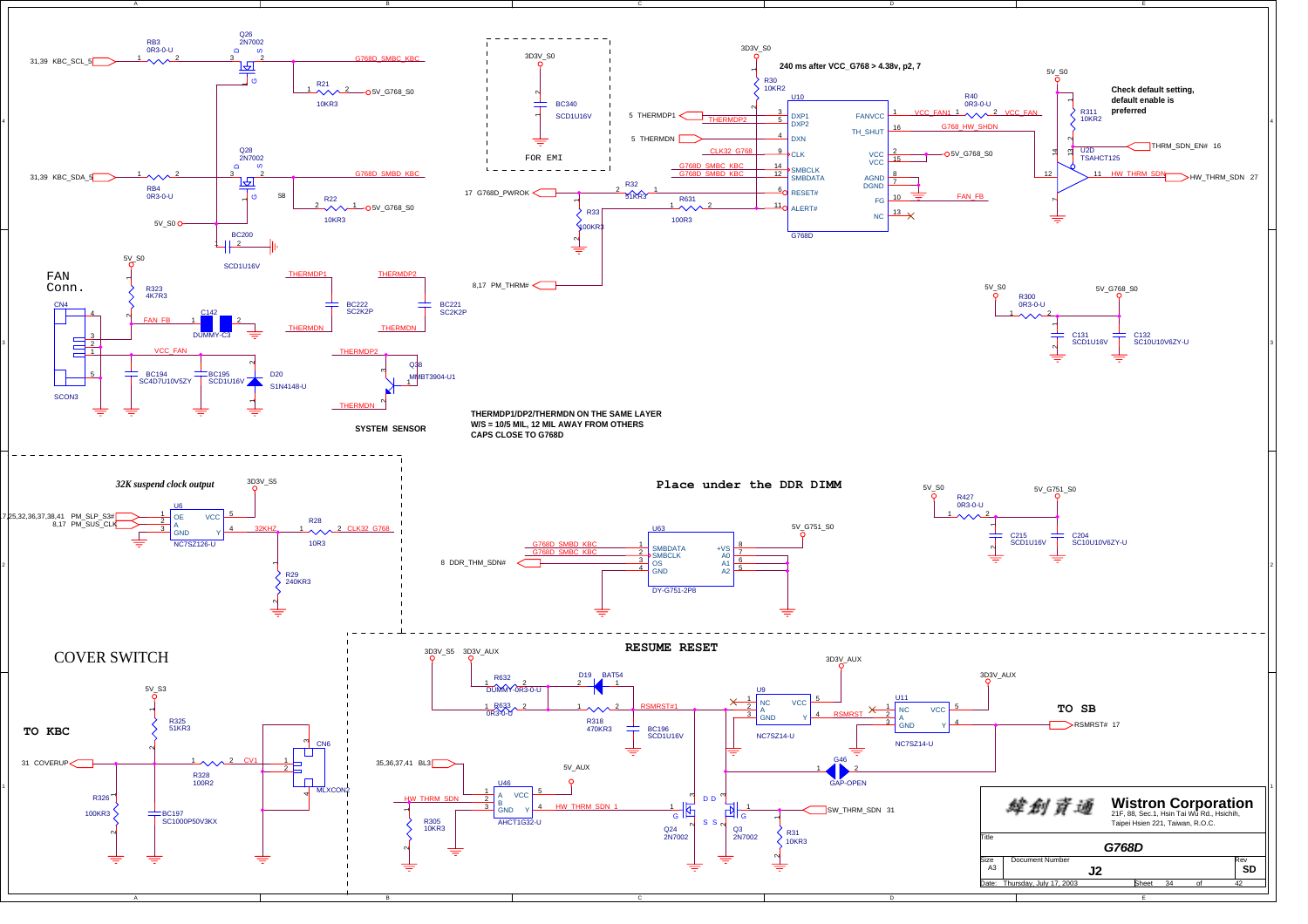![](_page_34_Figure_0.jpeg)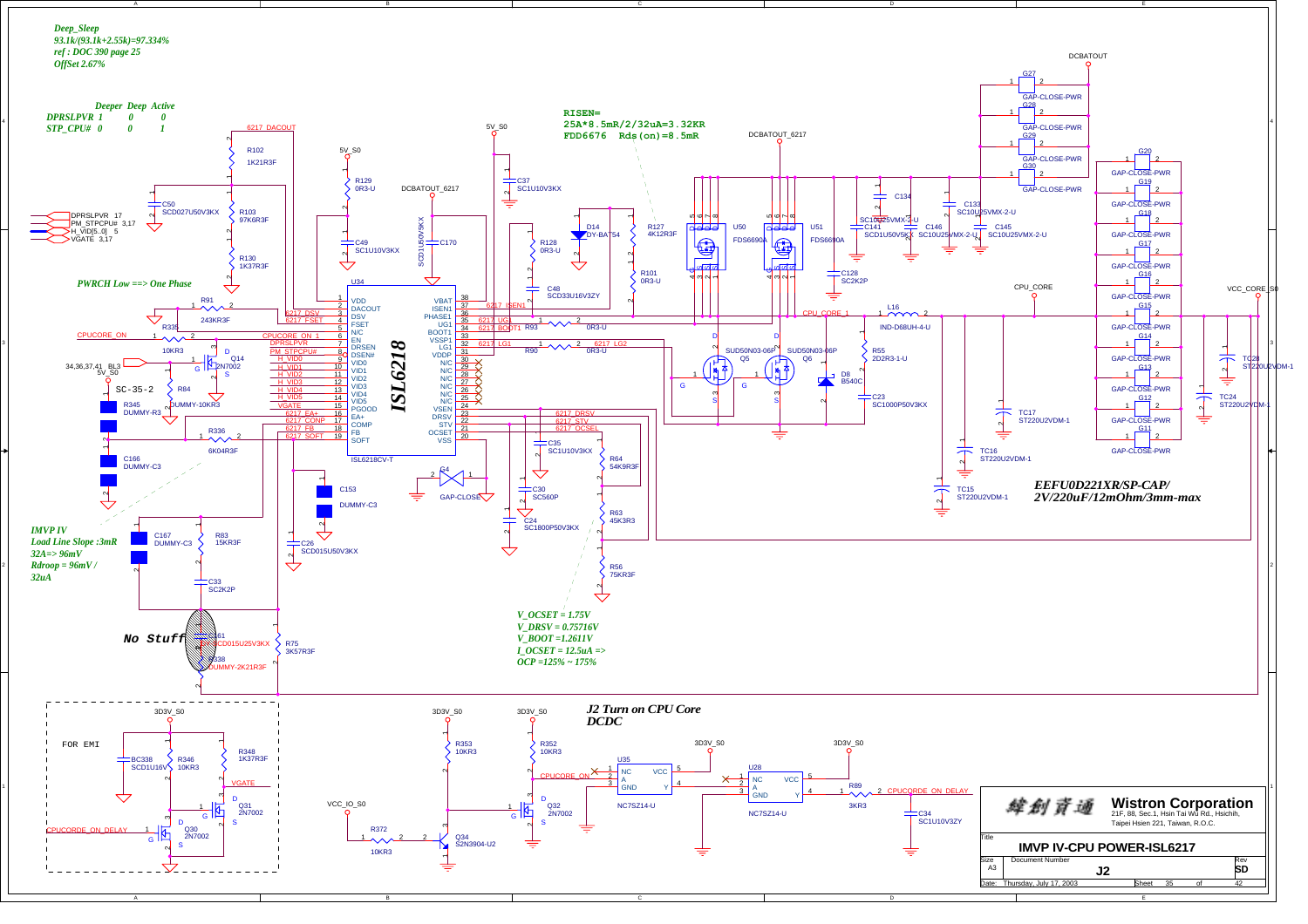![](_page_35_Figure_0.jpeg)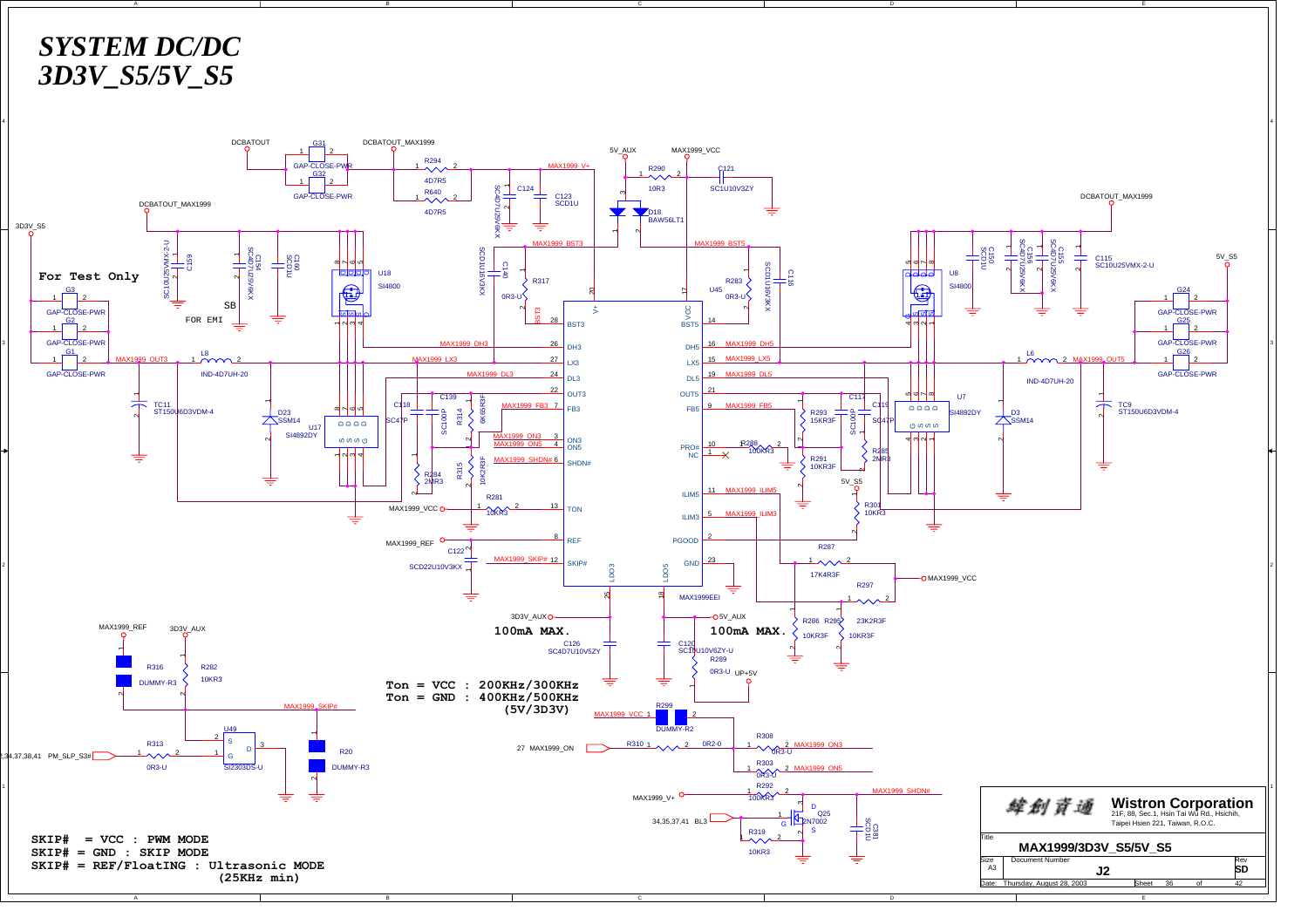![](_page_36_Figure_0.jpeg)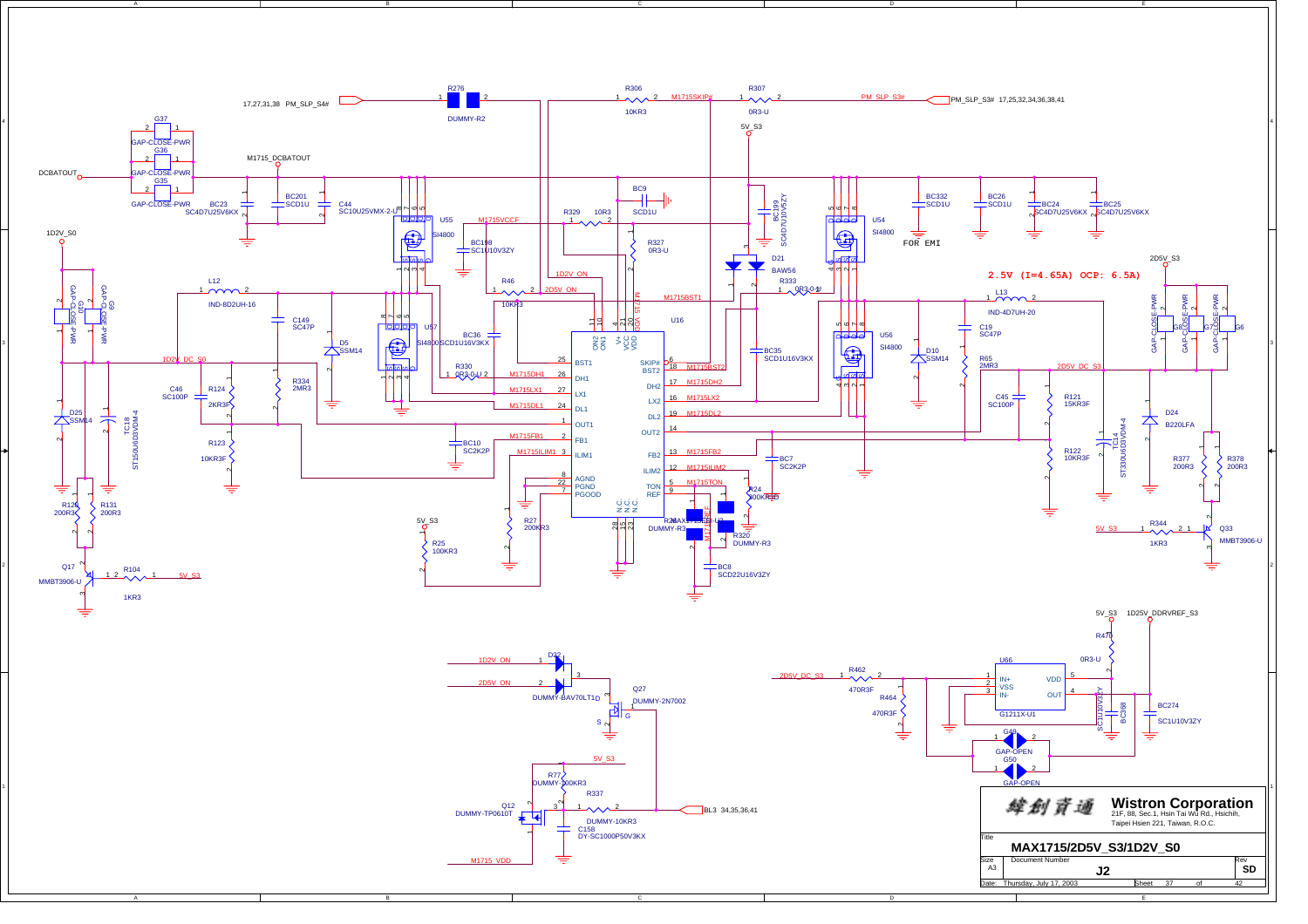![](_page_37_Figure_0.jpeg)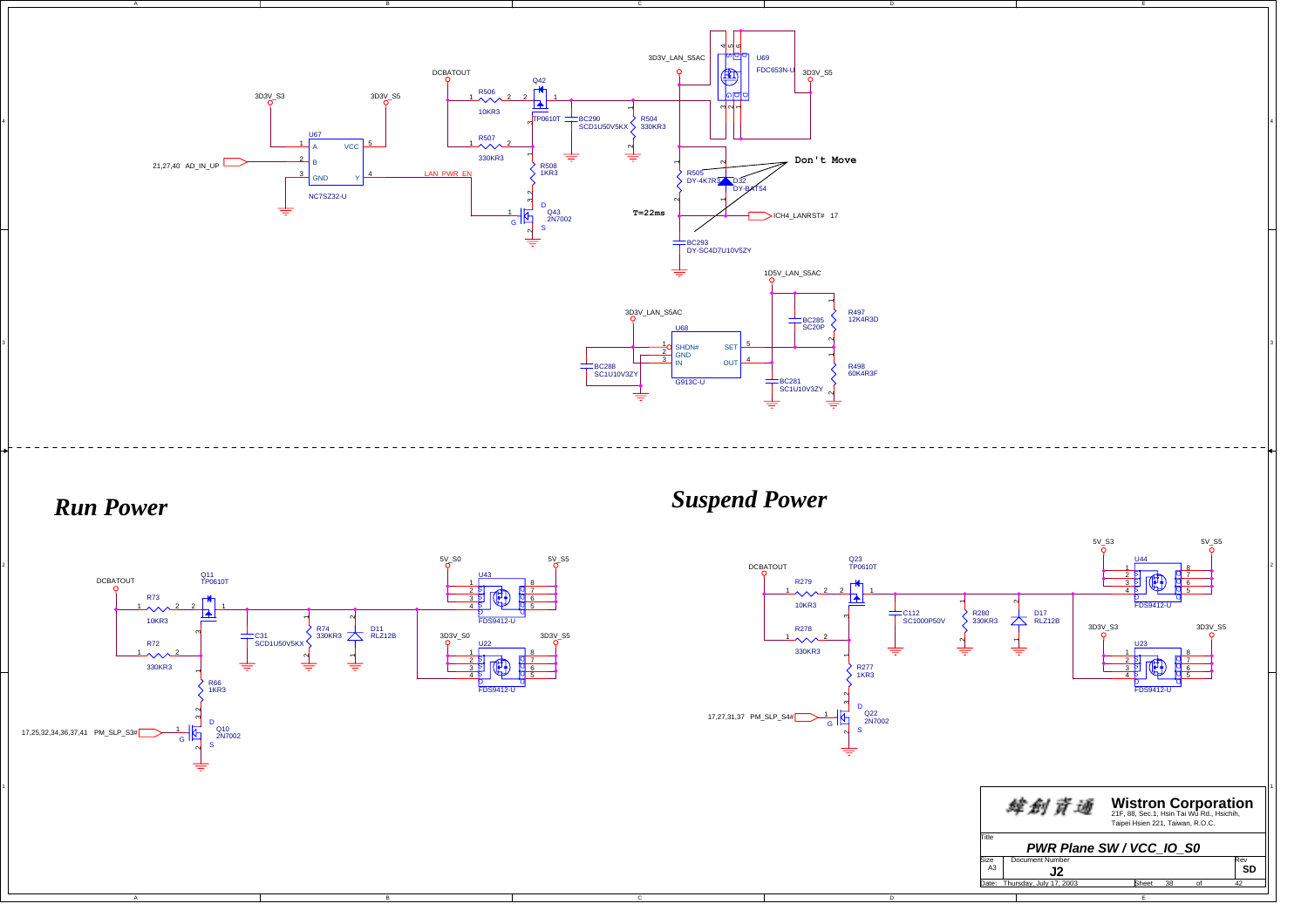![](_page_38_Figure_0.jpeg)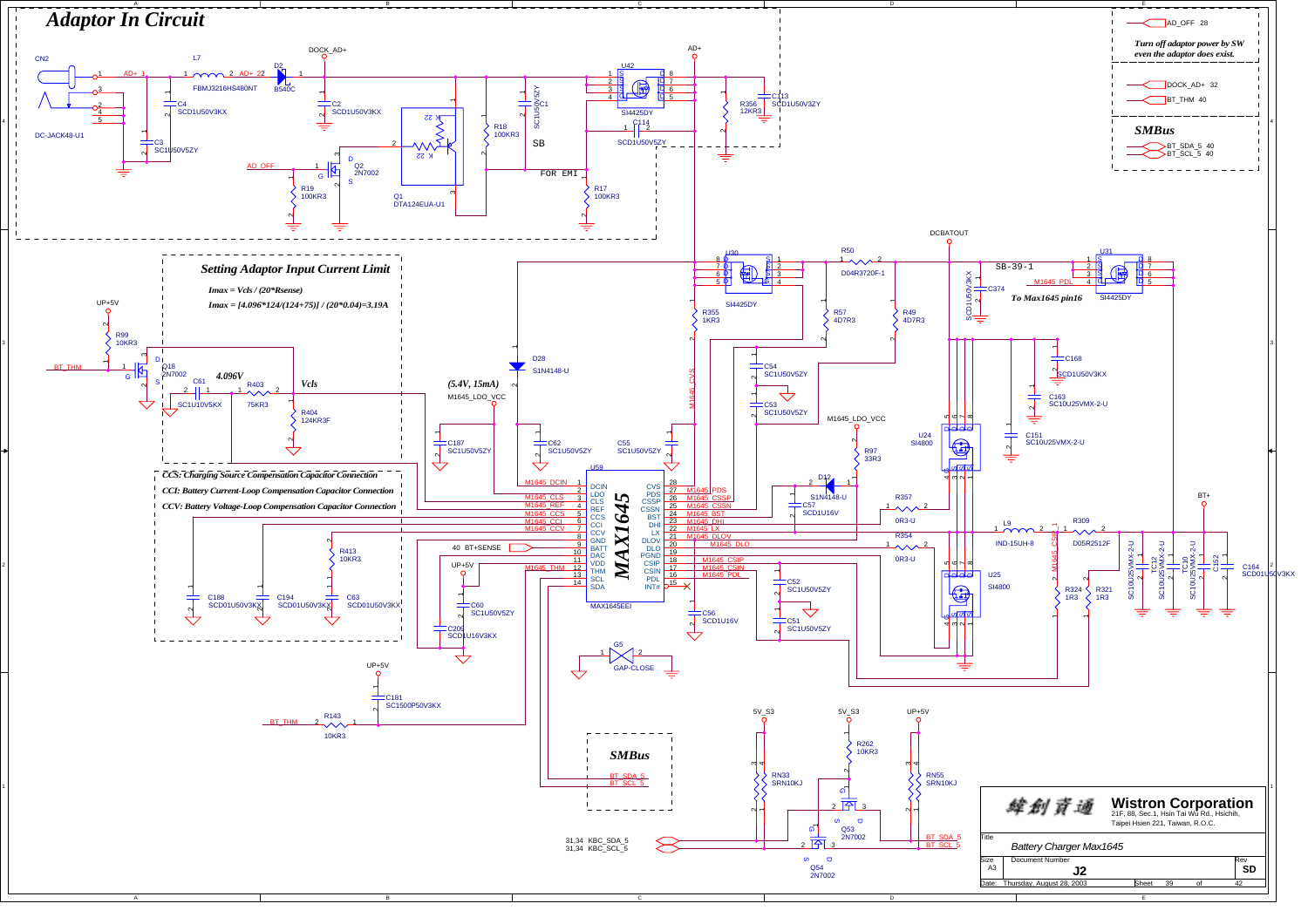![](_page_39_Figure_0.jpeg)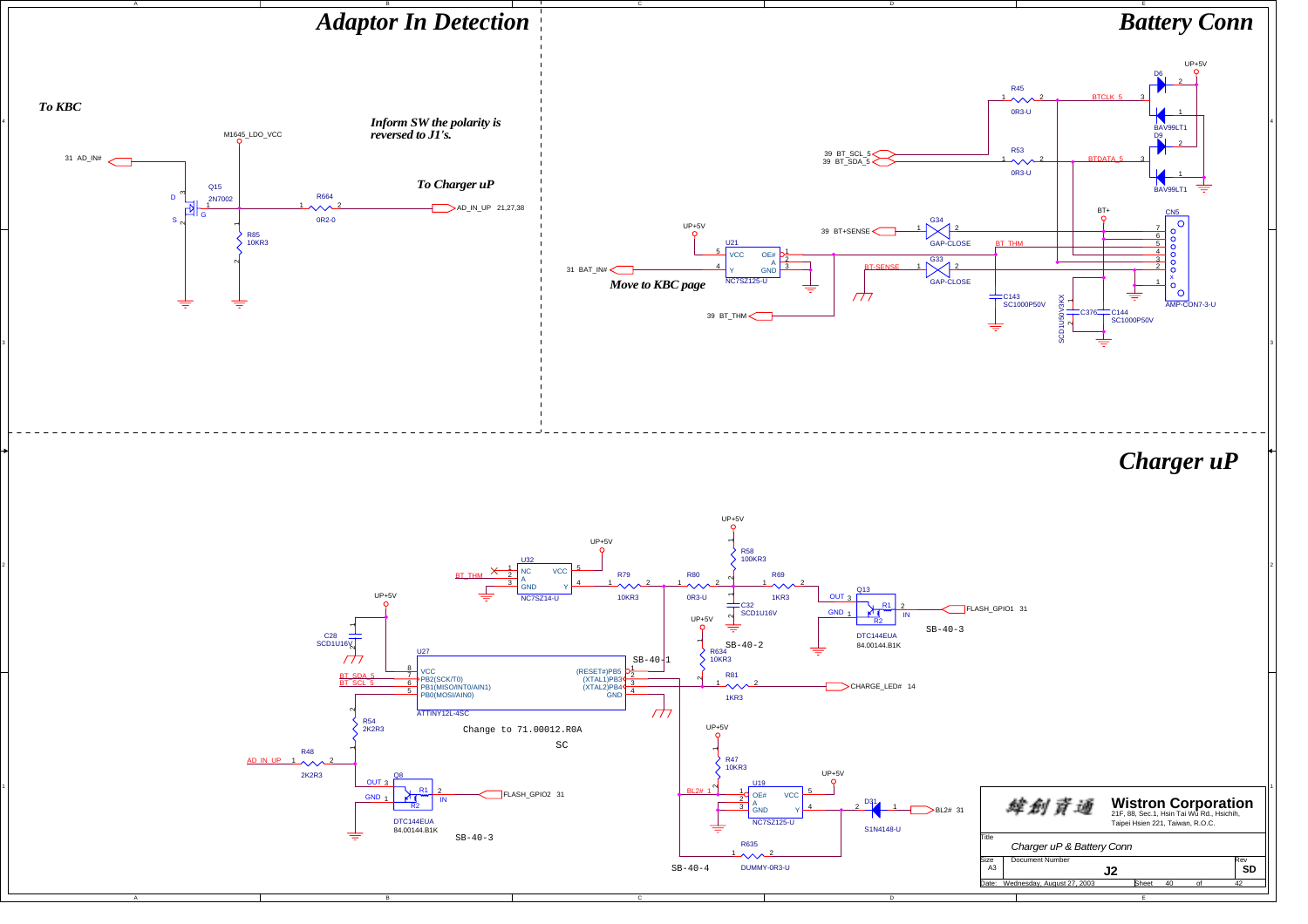![](_page_40_Figure_0.jpeg)

3